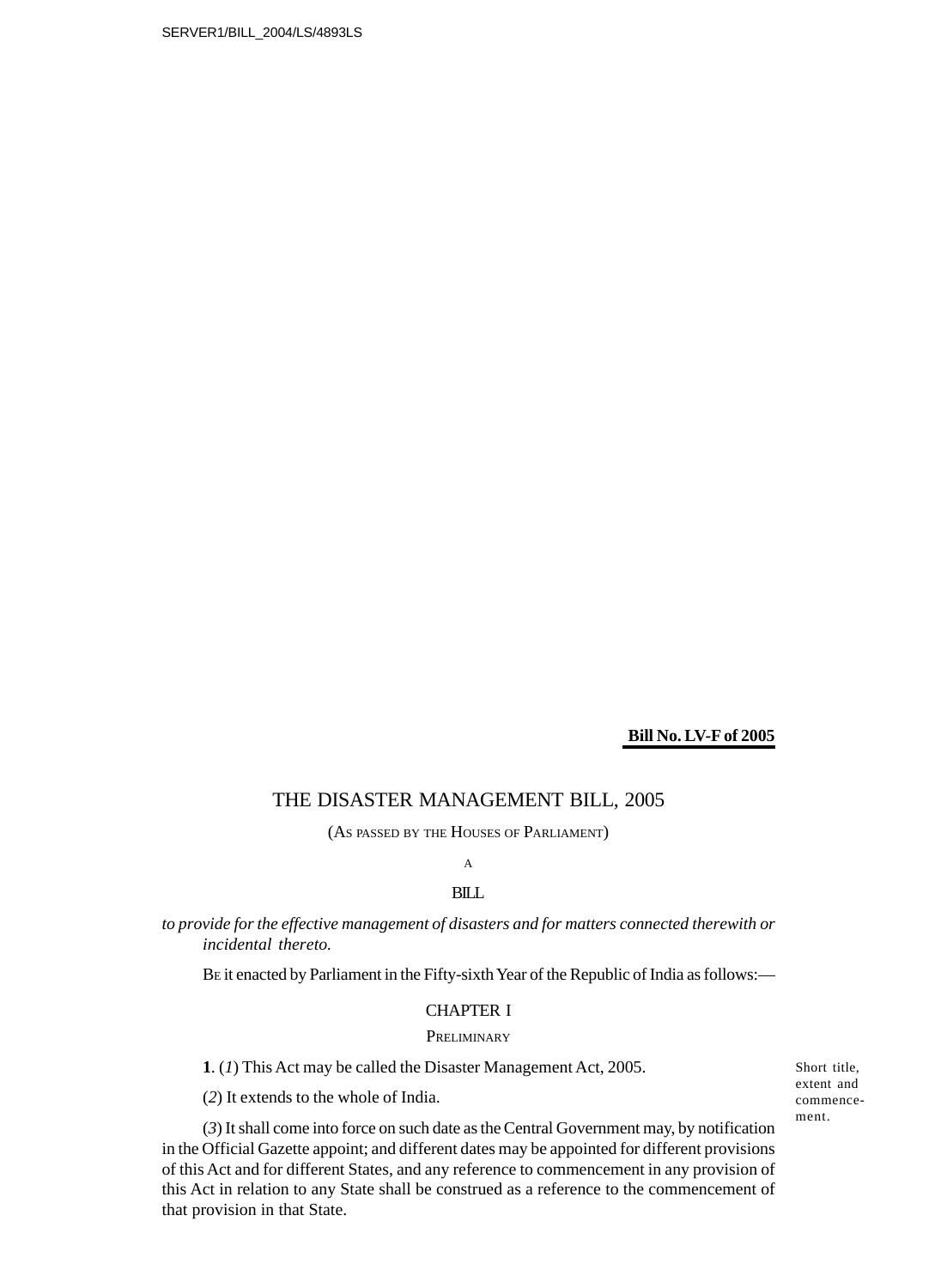Definitions. **2**. In this Act, unless the context otherwise requires,—

(*a*) "affected area" means an area or part of the country affected by a disaster;

(*b*) "capacity-building" includes—

(*i*) identification of existing resources and resources to be acquired or created;

(*ii*) acquiring or creating resources identified under sub-clause (*i*);

(*iii*) organisation and training of personnel and coordination of such training for effective management of disasters;

(*c*) "Central Government" means the Ministry or Department of the Government of India having administrative control of disaster management;

(*d*) "disaster" means a catastrophe, mishap, calamity or grave occurrence in any area, arising from natural or man made causes, or by accident or negligence which results in substantial loss of life or human suffering or damage to, and destruction of, property, or damage to, or degradation of, environment, and is of such a nature or magnitude as to be beyond the coping capacity of the community of the affected area;

(*e*) "disaster management" means a continuous and integrated process of planning, organising, coordinating and implementing measures which are necessary or expedient for—

(*i*) prevention of danger or threat of any disaster;

(*ii*) mitigation or reduction of risk of any disaster or its severity or consequences;

(*iii*) capacity-building;

(*iv*) preparedness to deal with any disaster;

(*v*) prompt response to any threatening disaster situation or disaster;

(*vi*) assessing the severity or magnitude of effects of any disaster;

(*vii*) evacuation, rescue and relief;

(*viii*) rehabilitation and reconstruction;

(*f*) "District Authority" means the District Disaster Management Authority constituted under sub-section (*1*) of section 25;

(*g*) "District Plan" means the plan for disaster management for the district prepared under section 31;

(*h*) "local authority" includes panchayati raj institutions, municipalities, a district board, cantonment board, town planning authority or Zila Parishad or any other body or authority, by whatever name called, for the time being invested by law, for rendering essential services or, with the control and management of civic services, within a specified local area;

(*i*) "mitigation" means measures aimed at reducing the risk, impact or effects of a disaster or threatening disaster situation;

(*j*) "National Authority" means the National Disaster Management Authority established under sub-section (*1*) of section 3;

(*k*) "National Executive Committee" means the Executive Committee of the National Authority constituted under sub-section (*1*) of section 8;

(*l*) "National Plan" means the plan for disaster management for the whole of the country prepared under section 11;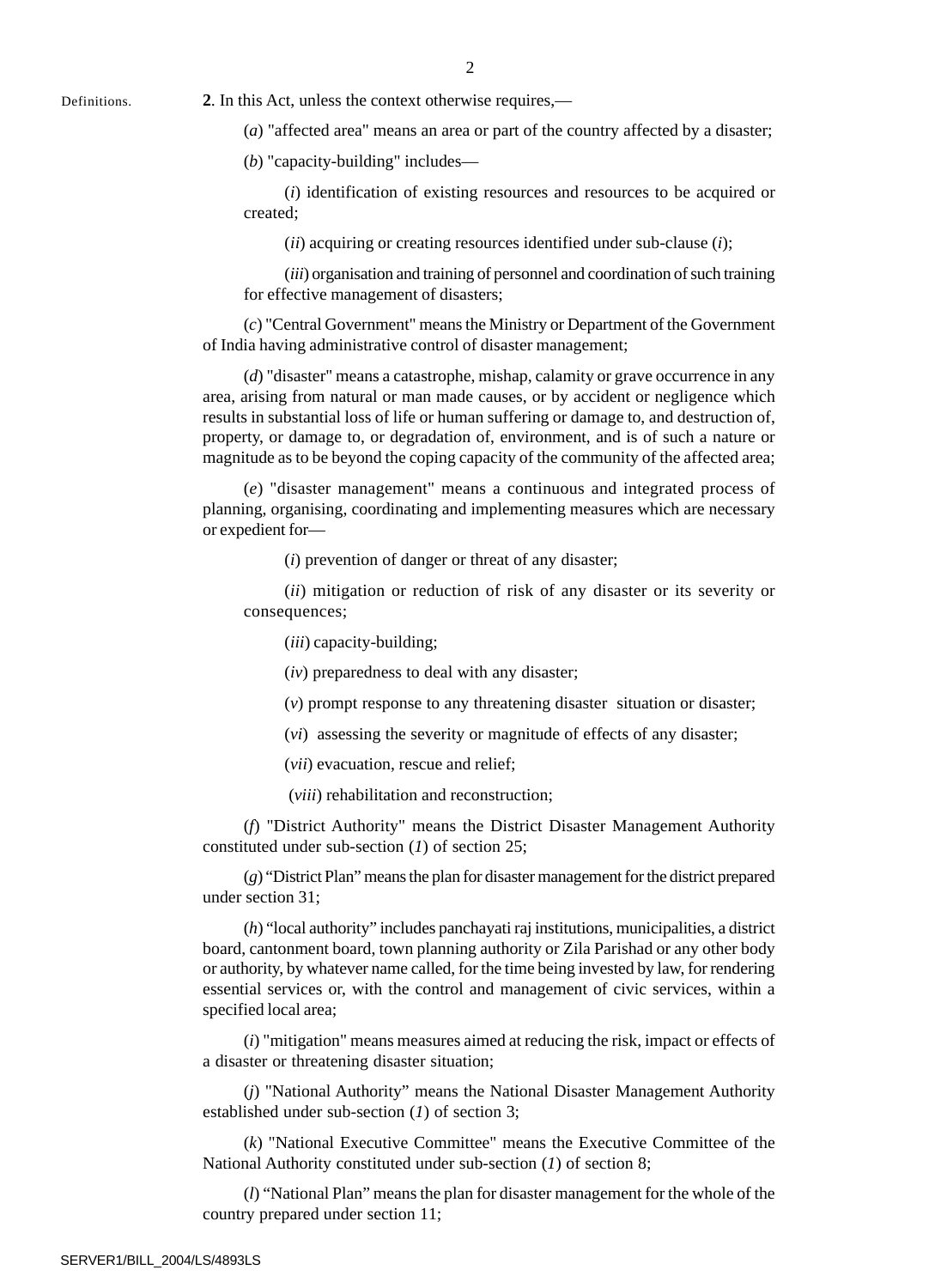(*m*) "preparedness" means the state of readiness to deal with a threatening disaster situation or disaster and the effects thereof;

(*n*) "prescribed" means prescribed by rules made under this Act;

(*o*) "reconstruction" means construction or restoration of any property after a disaster;

(*p*) "resources" includes manpower, services, materials and provisions;

(*q*) "State Authority" means the State Disaster Management Authority established under sub-section (*1*) of section 14 and includes the Disaster Management Authority for the Union territory constituted under that section;

(*r*) "State Executive Committee" means the Executive Committee of a State Authority constituted under sub-section (*1*) of section 20;

(*s*) "State Government" means the Department of Government of the State having administrative control of disaster management and includes Administrator of the Union territory appointed by the President under article 239 of the Constitution;

(*t*) "State Plan" means the plan for disaster management for the whole of the State prepared under section 23.

#### CHAPTER II

#### THE NATIONAL DISASTER MANAGEMENT AUTHORITY

**3**. (*1*) With effect from such date as the Central Government may, by notification in the Official Gazette appoint in this behalf, there shall be established for the purposes of this Act, an authority to be known as the National Disaster Management Authority.

 (*2*) The National Authority shall consist of the Chairperson and such number of other members, not exceeding nine, as may be prescribed by the Central Government and, unless the rules otherwise provide, the National Authority shall consist of the following:—

(*a*) the Prime Minister of India, who shall be the Chairperson of the National Authority, *ex officio;*

(*b*) other members, not exceeding nine, to be nominated by the Chairperson of the National Authority.

 (*3*) The Chairperson of the National Authority may designate one of the members nominated under clause (*b*) of sub-section (*2*) to be the Vice-Chairperson of the National Authority.

(*4*) The term of office and conditions of service of members of the National Authority shall be such as may be prescribed.

**4.** (*1*) The National Authority shall meet as and when necessary and at such time and place as the Chairperson of the National Authority may think fit.

 (*2*) The Chairperson of the National Authority shall preside over the meetings of the National Authority.

(*3*) If for any reason the Chairperson of the National Authority is unable to attend any meeting of the National Authority, the Vice-Chairperson of the National Authority shall preside over the meeting.

**5**. The Central Government shall provide the National Authority with such officers, consultants and employees, as it considers necessary for carrying out the functions of the National Authority.

Establishment of National Disaster Management Authority.

Appointment of officers and other employees of the National Authority.

Meetings of National Authority.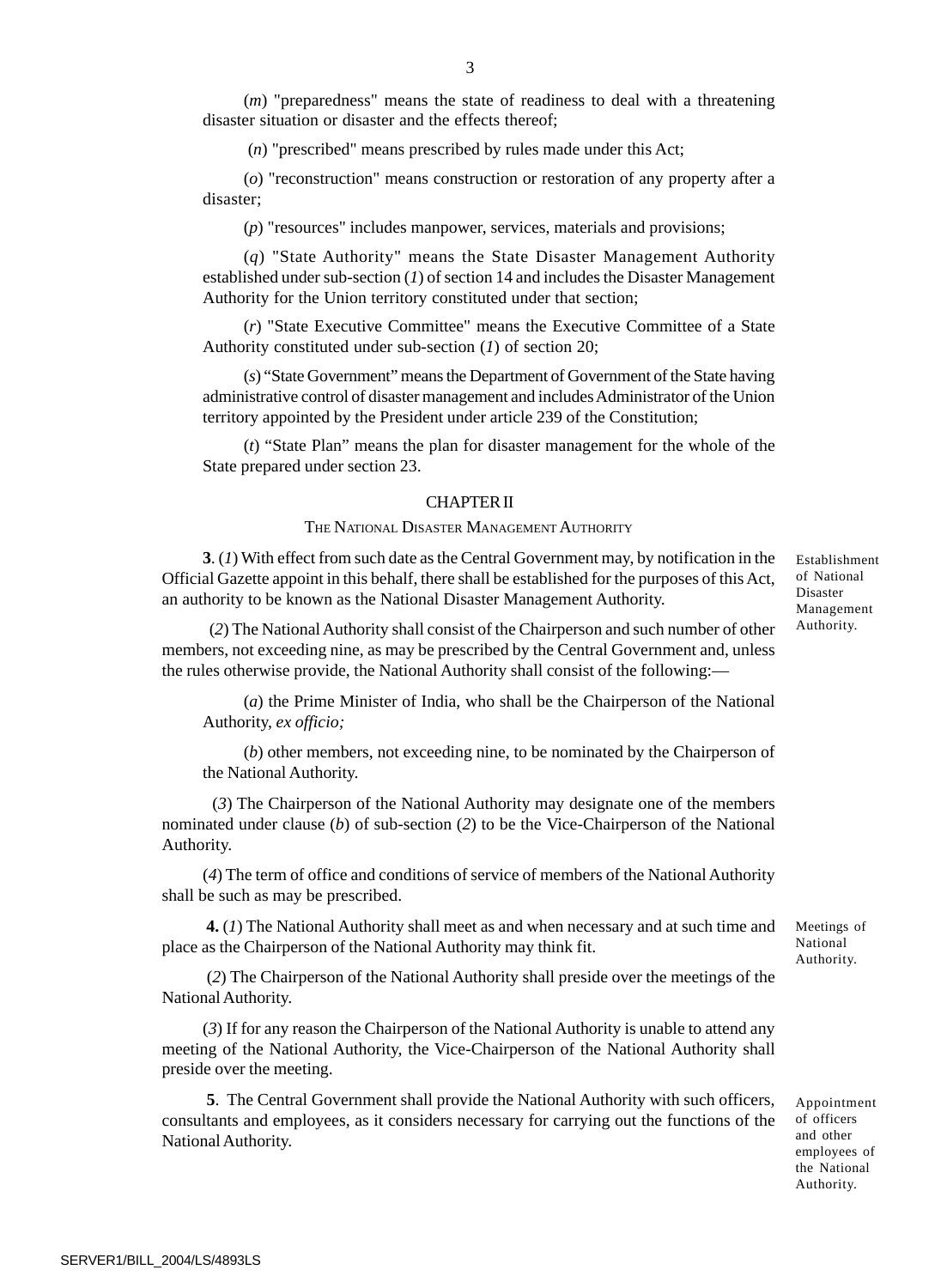4

Powers and functions of National Authority.

**6.** (*1*) Subject to the provisions of this Act, the National Authority shall have the responsibility for laying down the policies, plans and guidelines for disaster management for ensuring timely and effective response to disaster.

(*2*) Without prejudice to generality of the provisions contained in sub-section (*1*), the National Authority may —

(*a*) lay down policies on disaster management;

(*b*) approve the National Plan;

(*c*) approve plans prepared by the Ministries or Departments of the Government of India in accordance with the National Plan;

(*d*) lay down guidelines to be followed by the State Authorities in drawing up the State Plan;

(*e*) lay down guidelines to be followed by the different Ministries or Departments of the Government of India for the purpose of integrating the measures for prevention of disaster or the mitigation of its effects in their development plans and projects;

(*f*) coordinate the enforcement and implementation of the policy and plan for disaster management;

(*g*) recommend provision of funds for the purpose of mitigation;

(*h*) provide such support to other countries affected by major disasters as may be determined by the Central Government;

(*i*) take such other measures for the prevention of disaster, or the mitigation, or preparedness and capacity building for dealing with the threatening disaster situation or disaster as it may consider necessary;

(*j*) lay down broad policies and guidelines for the functioning of the National Institute of Disaster Management.

(*3*) The Chairperson of the National Authority shall, in the case of emergency, have power to exercise all or any of the powers of the National Authority but exercise of such powers shall be subject to *ex post facto* ratification by the National Authority.

**7.** (*1*) The National Authority may constitute an advisory committee consisting of experts in the field of disaster management and having practical experience of disaster management at the national, State or district level to make recommendations on different aspects of disaster management.

(*2*) The members of the advisory committee shall be paid such allowances as may be prescribed by the Central Government in consultation with the National Authority.

 **8.** (*1*) The Central Government shall, immediately after issue of notification under sub-section (*1*) of section 3, constitute a National Executive Committee to assist the National Authority in the performance of its functions under this Act.

(*2*) The National Executive Committee shall consist of the following members, namely:—

(*a*) the Secretary to the Government of India in charge of the Ministry or Department of the Central Government having administrative control of the disaster management, who shall be Chairperson, *ex officio*;

(*b*) the Secretaries to the Government of India in the Ministries or Departments having administrative control of the agriculture, atomic energy, defence, drinking water supply, environment and forests, finance (expenditure), health, power, rural development, science and technology, space, telecommunication, urban development,

Constitution of advisory committee by National Authority.

Constitution of National Executive Committee.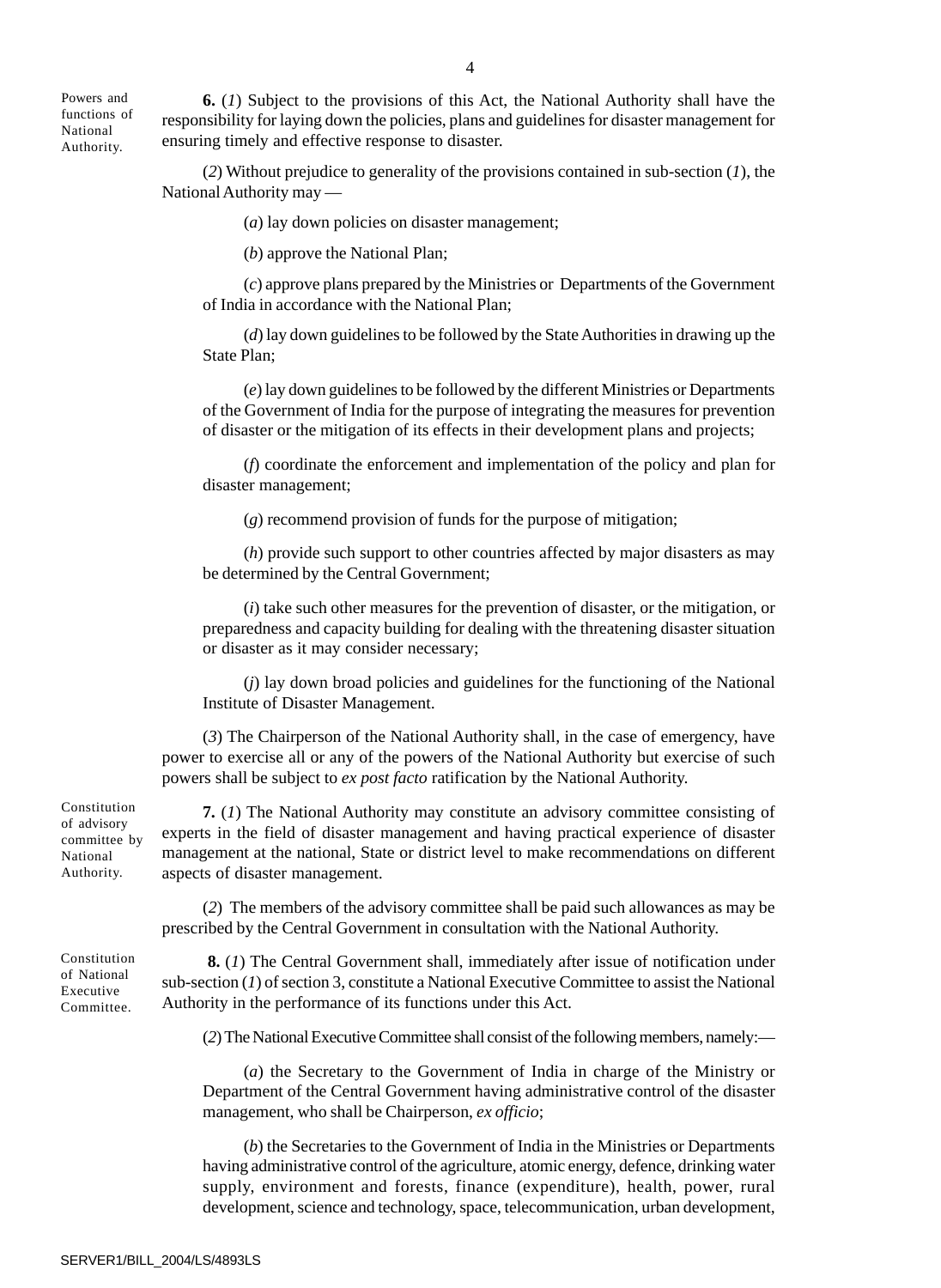water resources and the Chief of the Integrated Defence Staff of the Chiefs of Staff Committee, *ex officio.*

(*3*) The Chairperson of the National Executive Committee may invite any other officer of the Central Government or a State Government for taking part in any meeting of the National Executive Committee and shall exercise such powers and perform such functions as may be prescribed by the Central Government in consultation with the National Authority.

(*4*) The procedure to be followed by the National Executive Committee in exercise of its powers and discharge of its functions shall be such as may be prescribed by the Central Government.

 **9.** (*1*) The National Executive Committee may, as and when it considers necessary, constitute one or more sub-committees, for the efficient discharge of its functions.

(*2*) The National Executive Committee shall, from amongst its members, appoint the Chairperson of the sub-committee referred to in sub-section (*1*).

(*3*) Any person associated as an expert with any sub-committee may be paid such allowances as may be prescribed by the Central Government.

 **10.** (*1*) The National Executive Committee shall assist the National Authority in the discharge of its functions and have the responsibility for implementing the policies and plans of the National Authority and ensure the compliance of directions issued by the Central Government for the purpose of disaster management in the country.

(*2*) Without prejudice to the generality of the provisions contained in sub-section (*1*), the National Executive Committee may —

(*a*) act as the coordinating and monitoring body for disaster management;

(*b*) prepare the National Plan to be approved by the National Authority;

(*c*) coordinate and monitor the implementation of the National Policy;

(*d*) lay down guidelines for preparing disaster management plans by different Ministries or Departments of the Government of India and the State Authorities;

(*e*) provide necessary technical assistance to the State Governments and the State Authorities for preparing their disaster management plans in accordance with the guidelines laid down by the National Authority;

(*f*) monitor the implementation of the National Plan and the plans prepared by the Ministries or Departments of the Government of India;

(*g*) monitor the implementation of the guidelines laid down by the National Authority for integrating of measures for prevention of disasters and mitigation by the Ministries or Departments in their development plans and projects;

(*h*) monitor, coordinate and give directions regarding the mitigation and preparedness measures to be taken by different Ministries or Departments and agencies of the Government;

(*i*) evaluate the preparedness at all governmental levels for the purpose of responding to any threatening disaster situation or disaster and give directions, where necessary, for enhancing such preparedness;

(*j*) plan and coordinate specialised training programme for disaster management for different levels of officers, employees and voluntary rescue workers;

(*k*) coordinate response in the event of any threatening disaster situation or disaster;

(*l*) lay down guidelines for, or give directions to, the concerned Ministries or Departments of the Government of India, the State Governments and the

Powers and functions of National Executive Committee.

Constitution of subcommittees.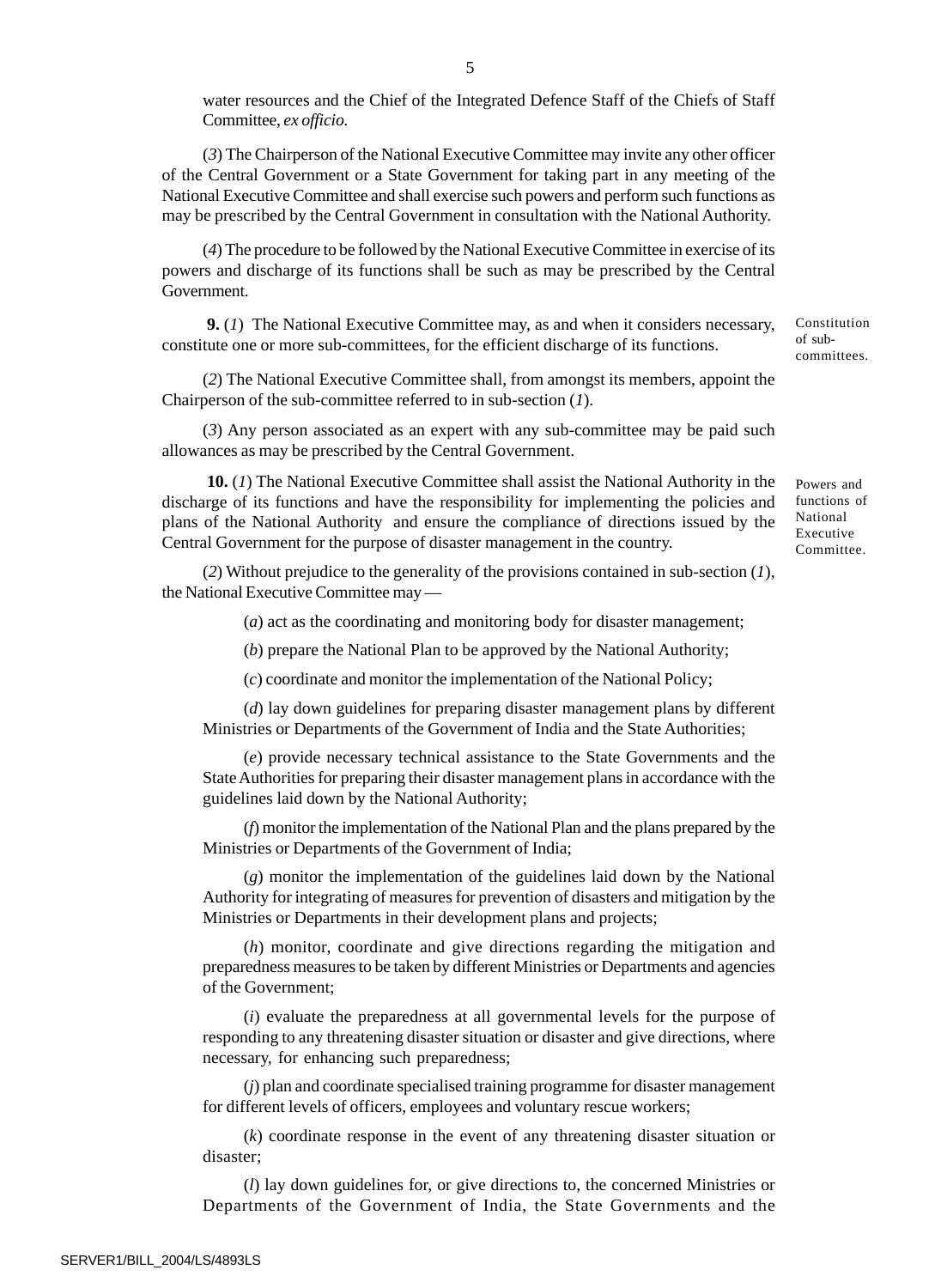State Authorities regarding measures to be taken by them in response to any threatening disaster situation or disaster;

(*m*) require any department or agency of the Government to make available to the National Authority or State Authorities such men or material resources as are available with it for the purposes of emergency response, rescue and relief;

(*n*) advise, assist and coordinate the activities of the Ministries or Departments of the Government of India, State Authorities, statutory bodies, other governmental or non-governmental organisations and others engaged in disaster management;

(*o*) provide necessary technical assistance or give advice to the State Authorities and District Authorities for carrying out their functions under this Act;

(*p*) promote general education and awareness in relation to disaster management; and

(*q*) perform such other functions as the National Authority may require it to perform.

**11.** (*1*) There shall be drawn up a plan for disaster management for the whole of the country to be called the National Plan.

 (*2*) The National Plan shall be prepared by the National Executive Committee having regard to the National Policy and in consultation with the State Governments and expert bodies or organisations in the field of disaster management to be approved by the National Authority.

(*3*) The National Plan shall include —

 (*a*) measures to be taken for the prevention of disasters, or the mitigation of their effects;

(*b*) measures to be taken for the integration of mitigation measures in the development plans;

(*c*) measures to be taken for preparedness and capacity building to effectively respond to any threatening disaster situations or disaster;

(*d*) roles and responsibilities of different Ministries or Departments of the Government of India in respect of measures specified in clauses (*a*), (*b*) and (*c*).

(*4*) The National Plan shall be reviewed and updated annually.

(*5*) Appropriate provisions shall be made by the Central Government for financing the measures to be carried out under the National Plan.

(*6*) Copies of the National Plan referred to in sub-sections (*2*) and (*4*) shall be made available to the Ministries or Departments of the Government of India and such Ministries or Departments shall draw up their own plans in accordance with the National Plan.

Guidelines for minimum standards of relief.

**12.** The National Authority shall recommend guidelines for the minimum standards of relief to be provided to persons affected by disaster, which shall include,—

(*i*) the minimum requirements to be provided in the relief camps in relation to shelter, food, drinking water, medical cover and sanitation;

(*ii*) the special provisions to be made for widows and orphans;

(*iii*) *ex gratia* assistance on account of loss of life as also assistance on account of damage to houses and for restoration of means of livelihood;

(*iv*) such other relief as may be necessary.

 **13.** The National Authority may, in cases of disasters of severe magnitude, recommend relief in repayment of loans or for grant of fresh loans to the persons affected by disaster on such concessional terms as may be appropriate. Relief in loan repayment, etc.

National Plan.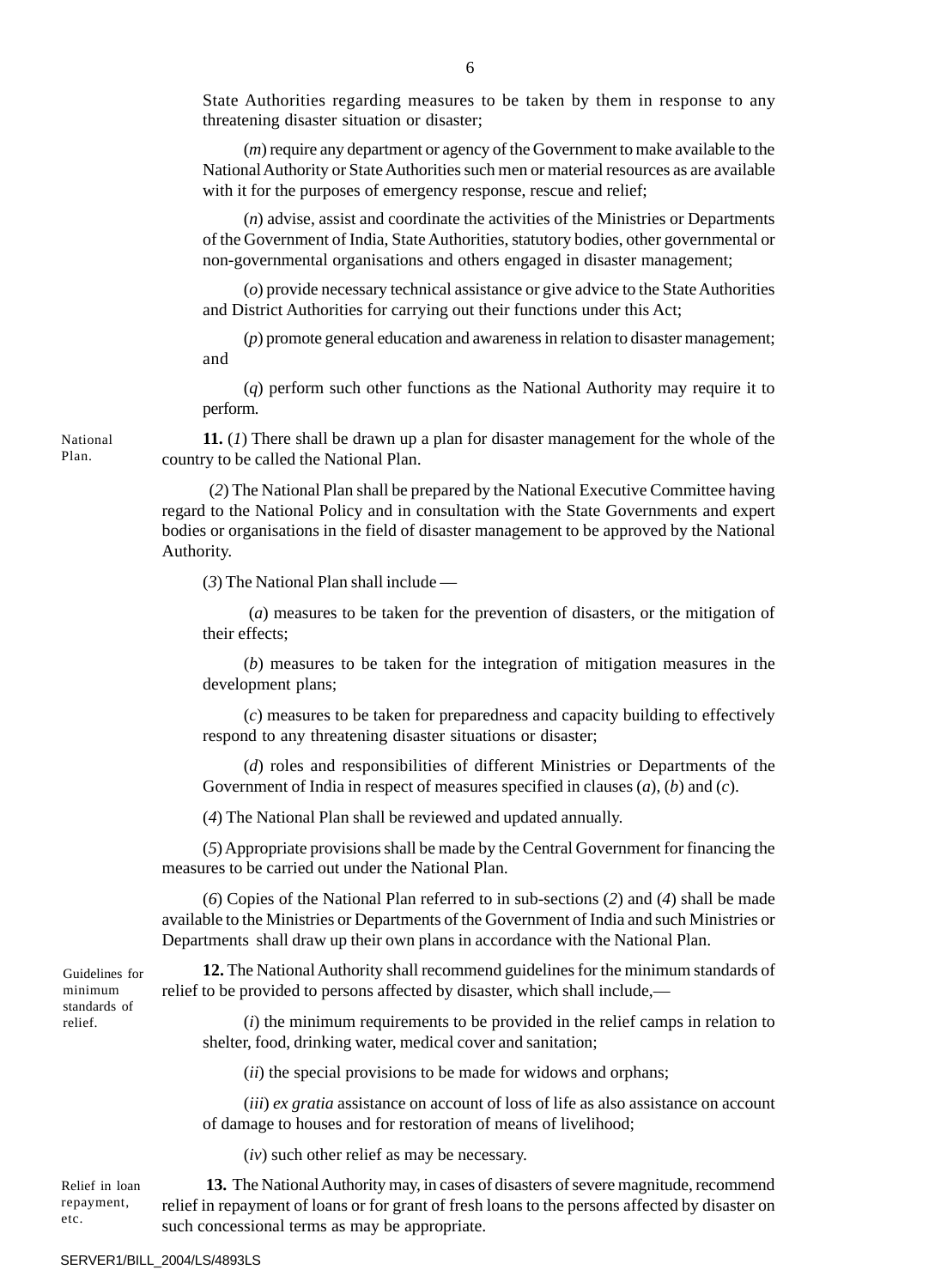## 7

#### CHAPTER III

#### STATE DISASTER MANAGEMENT AUTHORITIES

**14**. (*1*) Every State Government shall, as soon as may be after the issue of the notification under sub-section (*1*) of section 3, by notification in the Official Gazette, establish a State Disaster Management Authority for the State with such name as may be specified in the notification of the State Government.

 (*2*) A State Authority shall consist of the Chairperson and such number of other members, not exceeding nine, as may be prescribed by the State Government and, unless the rules otherwise provide, the State Authority shall consist of the following members, namely:—

(*a*) the Chief Minister of the State, who shall be Chairperson, *ex officio;*

(*b*) other members, not exceeding eight, to be nominated by the Chairperson of the State Authority;

(*c*) the Chairperson of the State Executive Committee, *ex officio.*

(*3*) The Chairperson of the State Authority may designate one of the members nominated under clause (*b*) of sub-section (*2*) to be the Vice-Chairperson of the State Authority.

(*4*) The Chairperson of the State Executive Committee shall be the Chief Executive Officer of the State Authority, *ex officio*:

Provided that in the case of a Union territory having Legislative Assembly, except the Union territory of Delhi, the Chief Minister shall be the Chairperson of the Authority established under this section and in case of other Union territories, the Lieutenant Governor or the Administrator shall be the Chairperson of that Authority:

Provided further that the Lieutenant Governor of the Union territory of Delhi shall be the Chairperson and the Chief Minister thereof shall be the Vice-Chairperson of the State Authority.

(*5*) The term of office and conditions of service of members of the State Authority shall be such as may be prescribed.

**15**. (*1*) The State Authority shall meet as and when necessary and at such time and place as the Chairperson of the State Authority may think fit.

 (*2*) The Chairperson of the State Authority shall preside over the meetings of the State Authority.

 (*3*) If for any reason, the Chairperson of the State Authority is unable to attend the meeting of the State Authority, the Vice-Chairperson of the State Authority shall preside at the meeting.

**16**. The State Government shall provide the State Authority with such officers, consultants and employees, as it considers necessary, for carrying out the functions of the State Authority.

the State Authority.

Appointment of officers and other employees of State Authority.

**17.** (*1*) A State Authority may, as and when it considers necessary, constitute an advisory committee, consisting of experts in the field of disaster management and having practical experience of disaster management to make recommendations on different aspects of disaster management.

(*2*) The members of the advisory committee shall be paid such allowances as may be prescribed by the State Government.

SERVER1/BILL\_2004/LS/4893LS

Establishment of State Disaster Management Authority.

Meetings of

Constitution of advisory committee by the State Authority.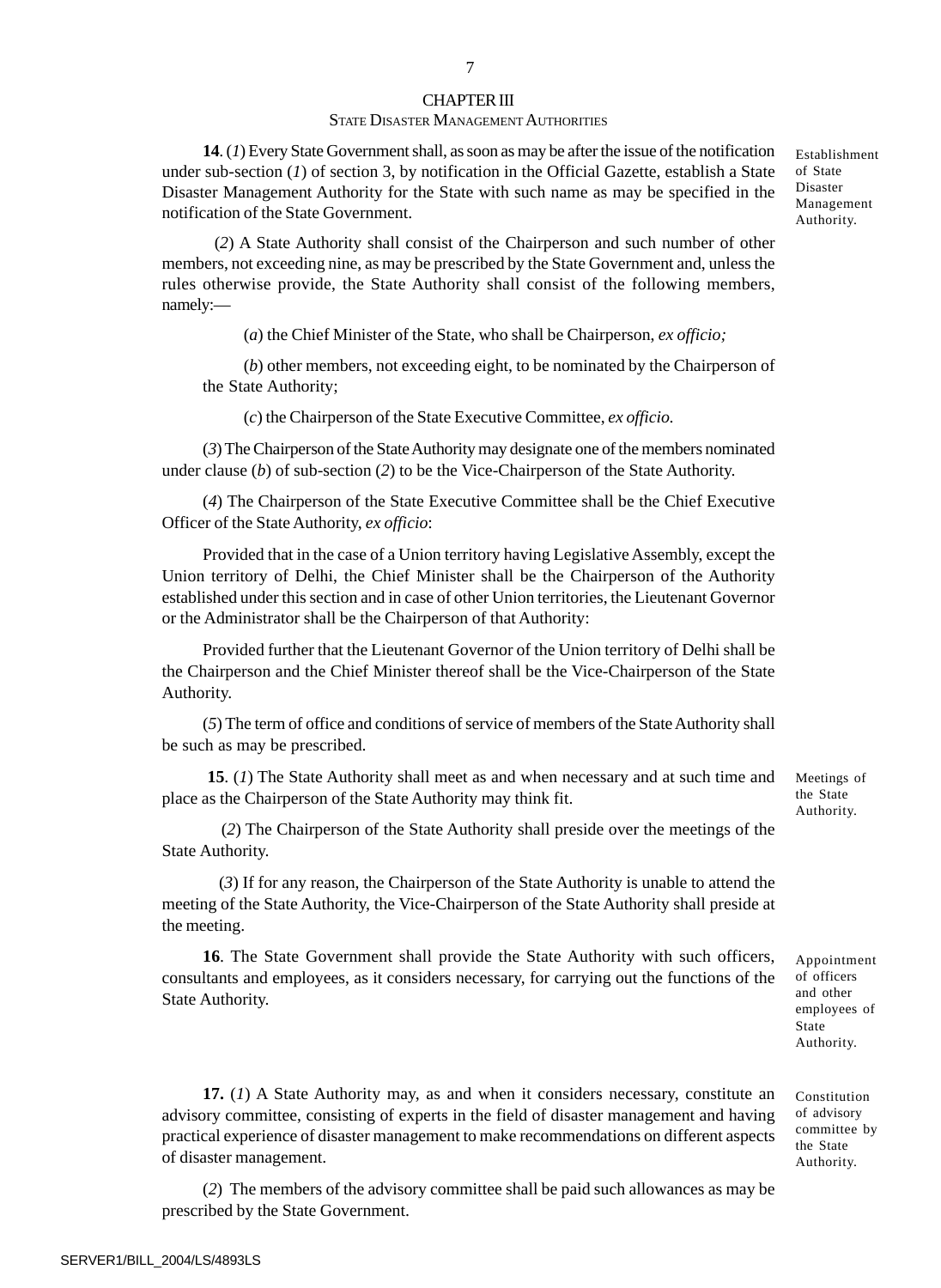Powers and functions of State Authority.

**18.** (*1*) Subject to the provisions of this Act, a State Authority shall have the responsibility for laying down policies and plans for disaster management in the State.

(*2*) Without prejudice to the generality of provisions contained in sub-section (*1*), the State Authority may —

(*a*) lay down the State disaster management policy;

(*b*) approve the State Plan in accordance with the guidelines laid down by the National Authority;

(*c*) approve the disaster management plans prepared by the departments of the Government of the State;

(*d*) lay down guidelines to be followed by the departments of the Government of the State for the purposes of integration of measures for prevention of disasters and mitigation in their development plans and projects and provide necessary technical assistance therefor;

(*e*) coordinate the implementation of the State Plan;

(*f*) recommend provision of funds for mitigation and preparedness measures;

(*g*) review the development plans of the different departments of the State and ensure that prevention and mitigation measures are integrated therein;

(*h*) review the measures being taken for mitigation, capacity building and preparedness by the departments of the Government of the State and issue such guidelines as may be necessary.

(*3*) The Chairperson of the State Authority shall, in the case of emergency, have power to exercise all or any of the powers of the State Authority but the exercise of such powers shall be subject to *ex post facto* ratification of the State Authority.

**19**. The State Authority shall lay down detailed guidelines for providing standards of relief to persons affected by disaster in the State:

 Provided that such standards shall in no case be less than the minimum standards in the guidelines laid down by the National Authority in this regard.

**20**. (*1*) The State Government shall, immediately after issue of notification under subsection (*1*) of section 14, constitute a State Executive Committee to assist the State Authority in the performance of its functions and to coordinate action in accordance with the guidelines laid down by the State Authority and ensure the compliance of directions issued by the State Government under this Act.

(*2*) The State Executive Committee shall consist of the following members, namely:—

(*a*) the Chief Secretary to the State Government, who shall be Chairperson, *ex officio;*

(*b*) four Secretaries to the Government of the State of such departments as the State Government may think fit, *ex officio.*

(*3*) The Chairperson of the State Executive Committee shall exercise such powers and perform such functions as may be prescribed by the State Government and such other powers and functions as may be delegated to him by the State Authority.

(*4*) The procedure to be followed by the State Executive Committee in exercise of its powers and discharge of its functions shall be such as may be prescribed by the State Government.

Guidelines for minimum standard of relief by State Authority.

Constitution of State Executive Committee.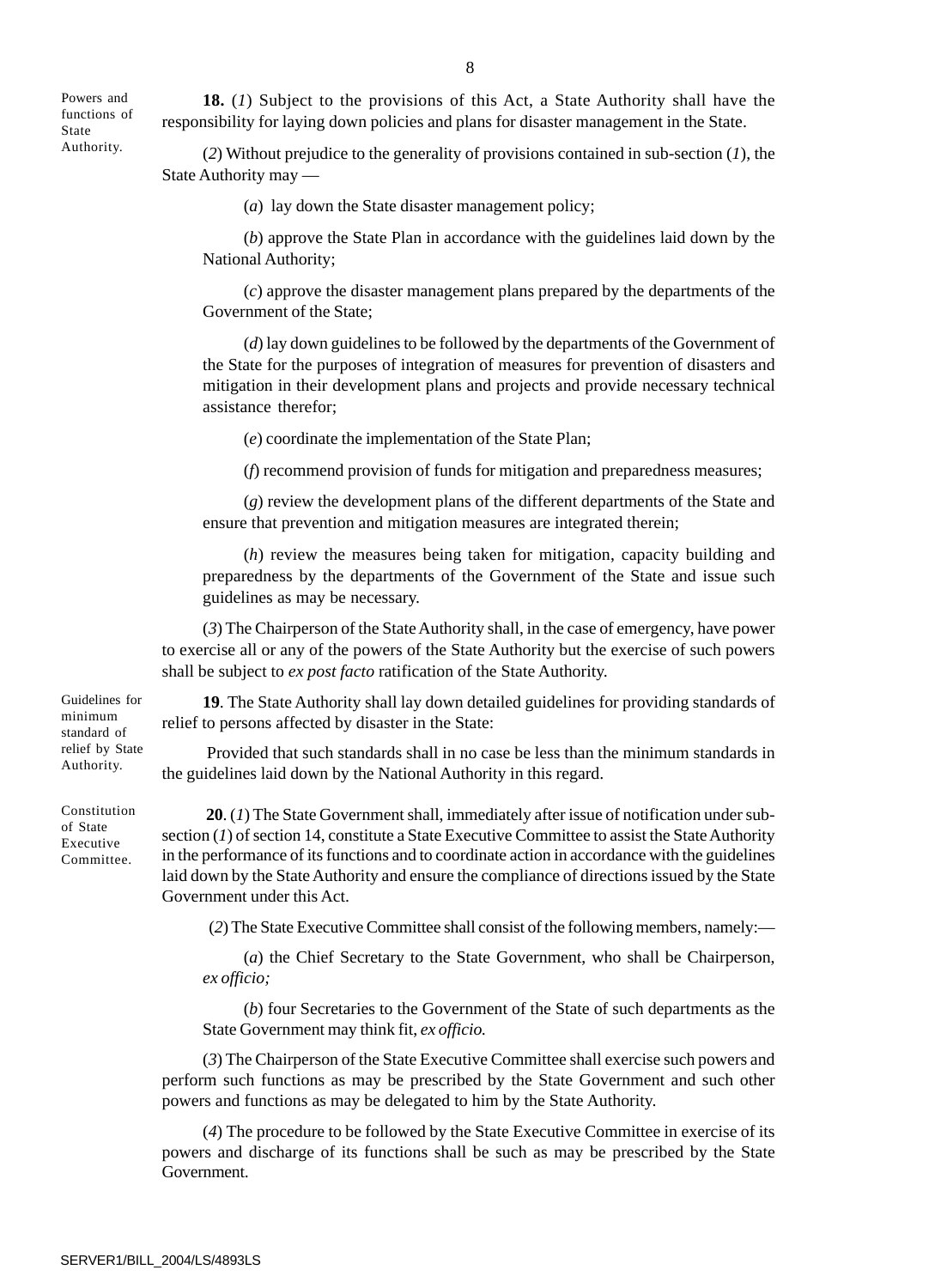**21.** (*1*) The State Executive Committee may, as and when it considers necessary, constitute one or more sub-committees, for efficient discharge of its functions. Constitution

 (*2*) The State Executive Committee shall, from amongst its members, appoint the Chairperson of the sub-committee referred to in sub-section (*1*).

 (*3*) Any person associated as an expert with any sub-committee may be paid such allowances as may be prescribed by the State Government.

 **22.** (*1*) The State Executive Committee shall have the responsibility for implementing the National Plan and State Plan and act as the coordinating and monitoring body for management of disaster in the State.

 (*2*) Without prejudice to the generality of the provisions of sub-section (*1*), the State Executive Committee may—

(*a*) coordinate and monitor the implementation of the National Policy, the National Plan and the State Plan;

(*b*) examine the vulnerability of different parts of the State to different forms of disasters and specify measures to be taken for their prevention or mitigation;

(*c*) lay down guidelines for preparation of disaster management plans by the departments of the Government of the State and the District Authorities;

(*d*) monitor the implementation of disaster management plans prepared by the departments of the Government of the State and District Authorities;

(*e*) monitor the implementation of the guidelines laid down by the State Authority for integrating of measures for prevention of disasters and mitigation by the departments in their development plans and projects;

(*f*) evaluate preparedness at all governmental or non-governmental levels to respond to any threatening disaster situation or disaster and give directions, where necessary, for enhancing such preparedness;

(*g*) coordinate response in the event of any threatening disaster situation or disaster;

(*h*) give directions to any Department of the Government of the State or any other authority or body in the State regarding actions to be taken in response to any threatening disaster situation or disaster;

(*i*) promote general education, awareness and community training in regard to the forms of disasters to which different parts of the State are vulnerable and the measures that may be taken by such community to prevent the disaster, mitigate and respond to such disaster;

(*j*) advise, assist and coordinate the activities of the Departments of the Government of the State, District Authorities, statutory bodies and other governmental and non-governmental organisations engaged in disaster management;

(*k*) provide necessary technical assistance or give advice to District Authorities and local authorities for carrying out their functions effectively;

(*l*) advise the State Government regarding all financial matters in relation to disaster management;

(*m*) examine the construction, in any local area in the State and, if it is of the opinion that the standards laid for such construction for the prevention of disaster is not being or has not been followed, may direct the District Authority or the local authority, as the case may be, to take such action as may be necessary to secure compliance of such standards;

(*n*) provide information to the National Authority relating to different aspects of disaster management;

of subcommittees by State Executive Committee.

Functions of the State Executive Committee.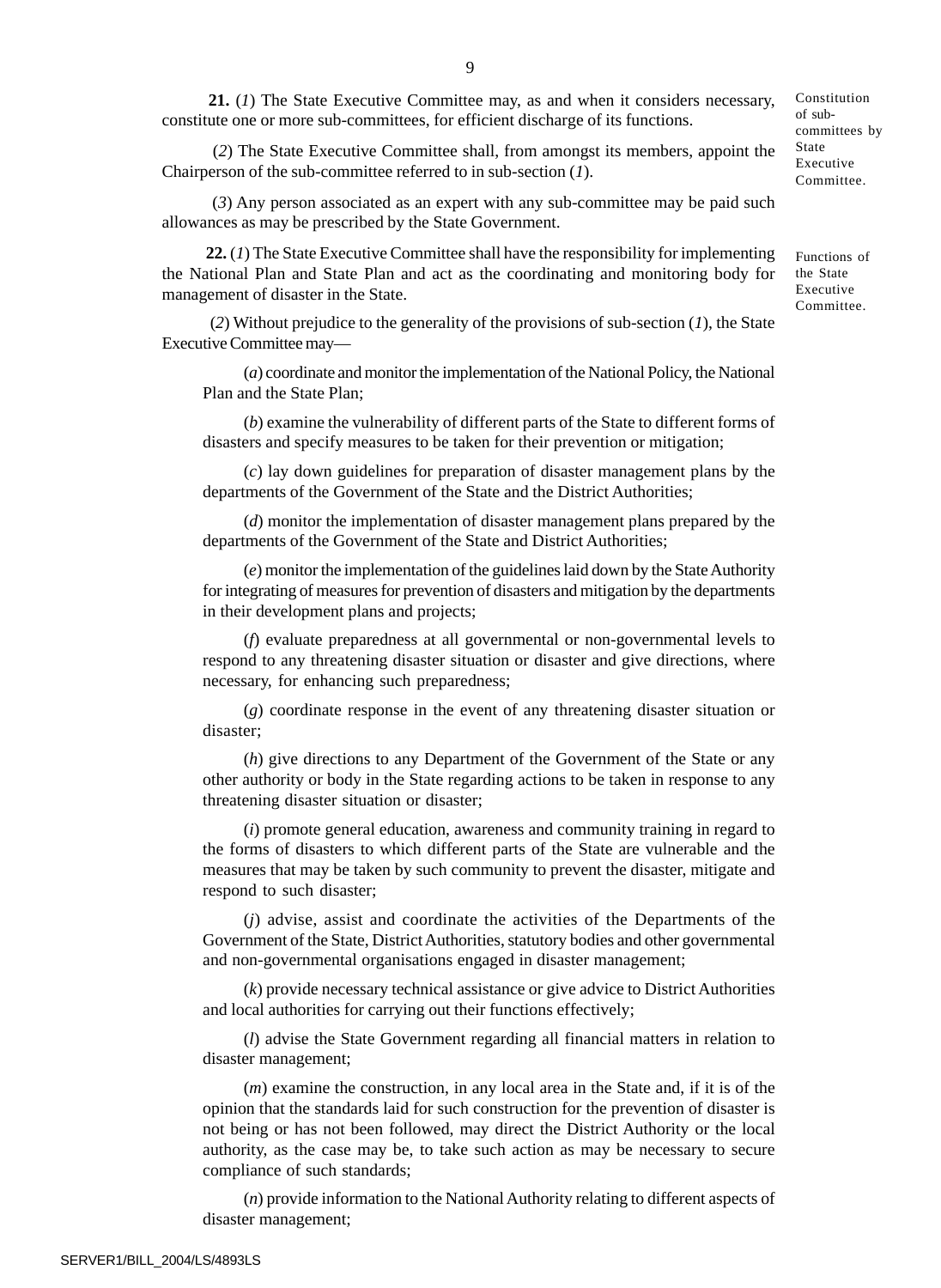(*o*) lay down, review and update State level response plans and guidelines and ensure that the district level plans are prepared, reviewed and updated;

(*p*) ensure that communication systems are in order and the disaster management drills are carried out periodically;

(*q*) perform such other functions as may be assigned to it by the State Authority or as it may consider necessary.

 **23.** (*1*) There shall be a plan for disaster management for every State to be called the State Disaster Management Plan.

(*2*) The State Plan shall be prepared by the State Executive Committee having regard to the guidelines laid down by the National Authority and after such consultation with local authorities, district authorities and the people's representatives as the State Executive Committee may deem fit.

(*3*) The State Plan prepared by the State Executive Committee under sub-section (*2*) shall be approved by the State Authority.

(*4*) The State Plan shall include,—

(*a*) the vulnerability of different parts of the State to different forms of disasters;

(*b*) the measures to be adopted for prevention and mitigation of disasters;

(*c*) the manner in which the mitigation measures shall be integrated with the development plans and projects;

(*d*) the capacity-building and preparedness measures to be taken;

 (*e*) the roles and responsibilities of each Department of the Government of the State in relation to the measures specified in clauses (*b*), (*c*) and (*d*) above;

(*f*) the roles and responsibilities of different Departments of the Government of the State in responding to any threatening disaster situation or disaster.

(*5*) The State Plan shall be reviewed and updated annually.

(*6*) Appropriate provisions shall be made by the State Government for financing for the measures to be carried out under the State Plan.

(*7*) Copies of the State Plan referred to in sub-sections (*2*) and (*5*) shall be made available to the Departments of the Government of the State and such Departments shall draw up their own plans in accordance with the State Plan.

Powers and functions of State Executive Committee in the event of threatening disaster situation.

State Plan.

**24.** For the purpose of, assisting and protecting the community affected by disaster or providing relief to such community or, preventing or combating disruption or dealing with the effects of any threatening disaster situation, the State Executive Committee may—

(*a*) control and restrict, vehicular traffic to, from or within, the vulnerable or affected area;

(*b*) control and restrict the entry of any person into, his movement within and departure from, a vulnerable or affected area;

(*c*) remove debris, conduct search and carry out rescue operations;

(*d*) provide shelter, food, drinking water, essential provisions, healthcare and services in accordance with the standards laid down by the National Authority and State Authority;

(*e*) give direction to the concerned Department of the Government of the State, any District Authority or other authority, within the local limits of the State to take such measure or steps for rescue, evacuation or providing immediate relief saving lives or property, as may be necessary in its opinion;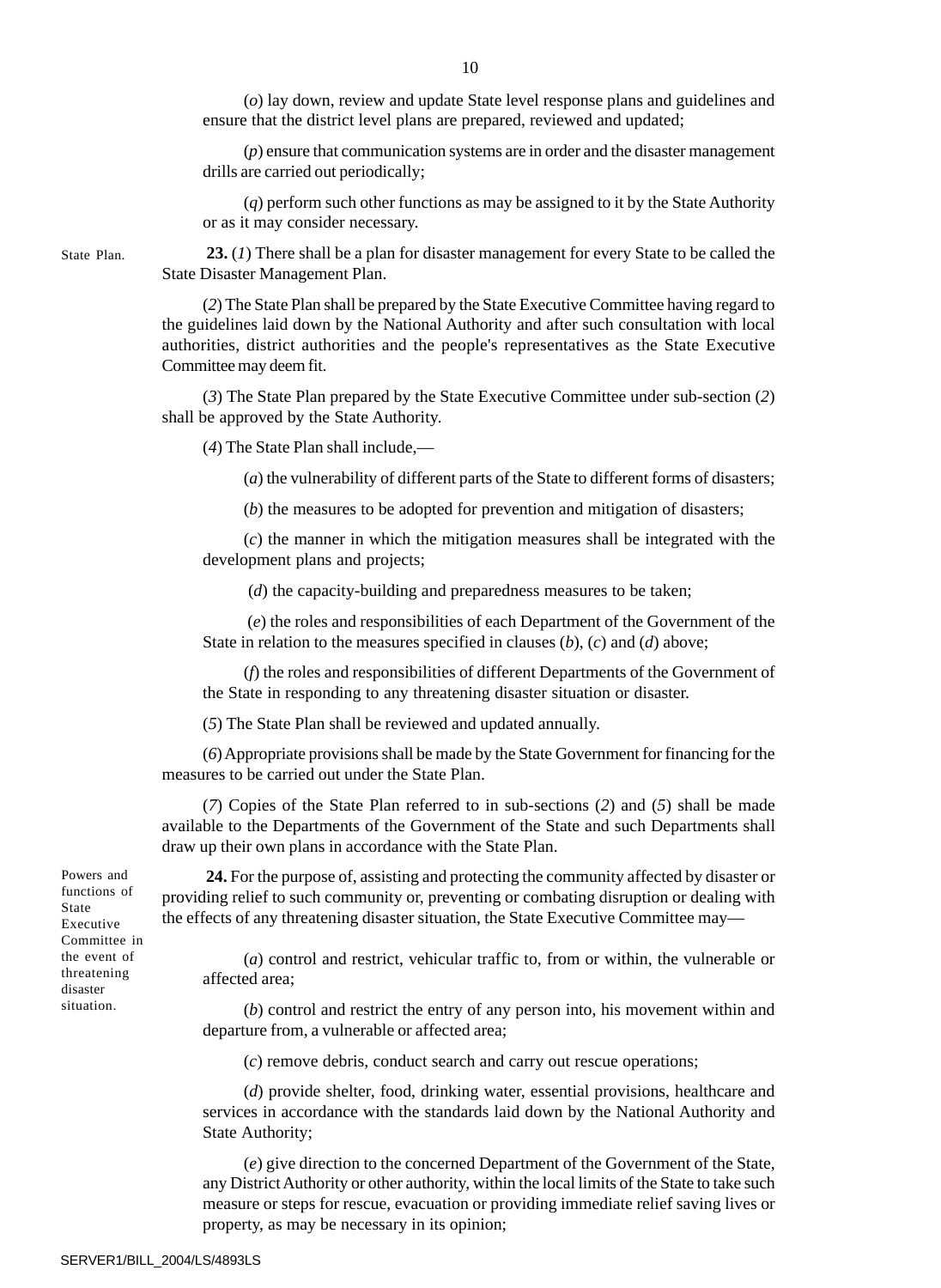(*f*) require any department of the Government of the State or any other body or authority or person in charge of any relevant resources to make available the resources for the purposes of emergency response, rescue and relief;

(*g*) require experts and consultants in the field of disasters to provide advice and assistance for rescue and relief;

(*h*) procure exclusive or preferential use of amenities from any authority or person as and when required;

(*i*) construct temporary bridges or other necessary structures and demolish unsafe structures which may be hazardous to public;

(*j*) ensure that non-governmental organisations carry out their activities in an equitable and non-discriminatory manner;

(*k*) disseminate information to public to deal with any threatening disaster situation or disaster;

(*l*) take such steps as the Central Government or the State Government may direct in this regard or take such other steps as are required or warranted by the form of any threatening disaster situation or disaster.

## CHAPTER IV

#### DISTRICT DISASTER MANAGEMENT AUTHORITY

**25**. (*1*) Every State Government shall, as soon as may be after issue of notification under sub-section (*1*) of section 14, by notification in the Official Gazette, establish a District Disaster Management Authority for every district in the State with such name as may be specified in that notification.

Disaster Management Authority.

Constitution of District

(*2*) The District Authority shall consist of the Chairperson and such number of other members, not exceeding seven, as may be prescribed by the State Government, and unless the rules otherwise provide, it shall consist of the following, namely:—

(*a*) the Collector or District Magistrate or Deputy Commissioner, as the case may be, of the district who shall be Chairperson, *ex officio*;

(*b*) the elected representative of the local authority who shall be the co-Chairperson, *ex officio*:

Provided that in the Tribal Areas, as referred to in the Sixth Schedule to the Constitution, the Chief Executive Member of the district council of autonomous district, shall be the co-Chairperson, *ex officio;*

(*c*) the Chief Executive Officer of the District Authority, *ex officio;*

(*d*) the Superintendent of Police, *ex officio;*

(*e*) the Chief Medical Officer of the district, *ex officio;*

(*f*) not exceeding two other district level officers, to be appointed by the State Government.

(*3*) In any district where zila parishad exists, the Chairperson thereof shall be the co-Chairperson of the District Authority.

(*4*) The State Government shall appoint an officer not below the rank of Additional Collector or Additional District Magistrate or Additional Deputy Commissioner, as the case may be, of the district to be the Chief Executive Officer of the District Authority to exercise such powers and perform such functions as may be prescribed by the State Government and such other powers and functions as may be delegated to him by the District Authority.

**26.** (*1*) The Chairperson of the District Authority shall, in addition to presiding over the meetings of the District Authority, exercise and discharge such powers and functions of the District Authority as the District Authority may delegate to him.

Powers of Chairperson of District Authority.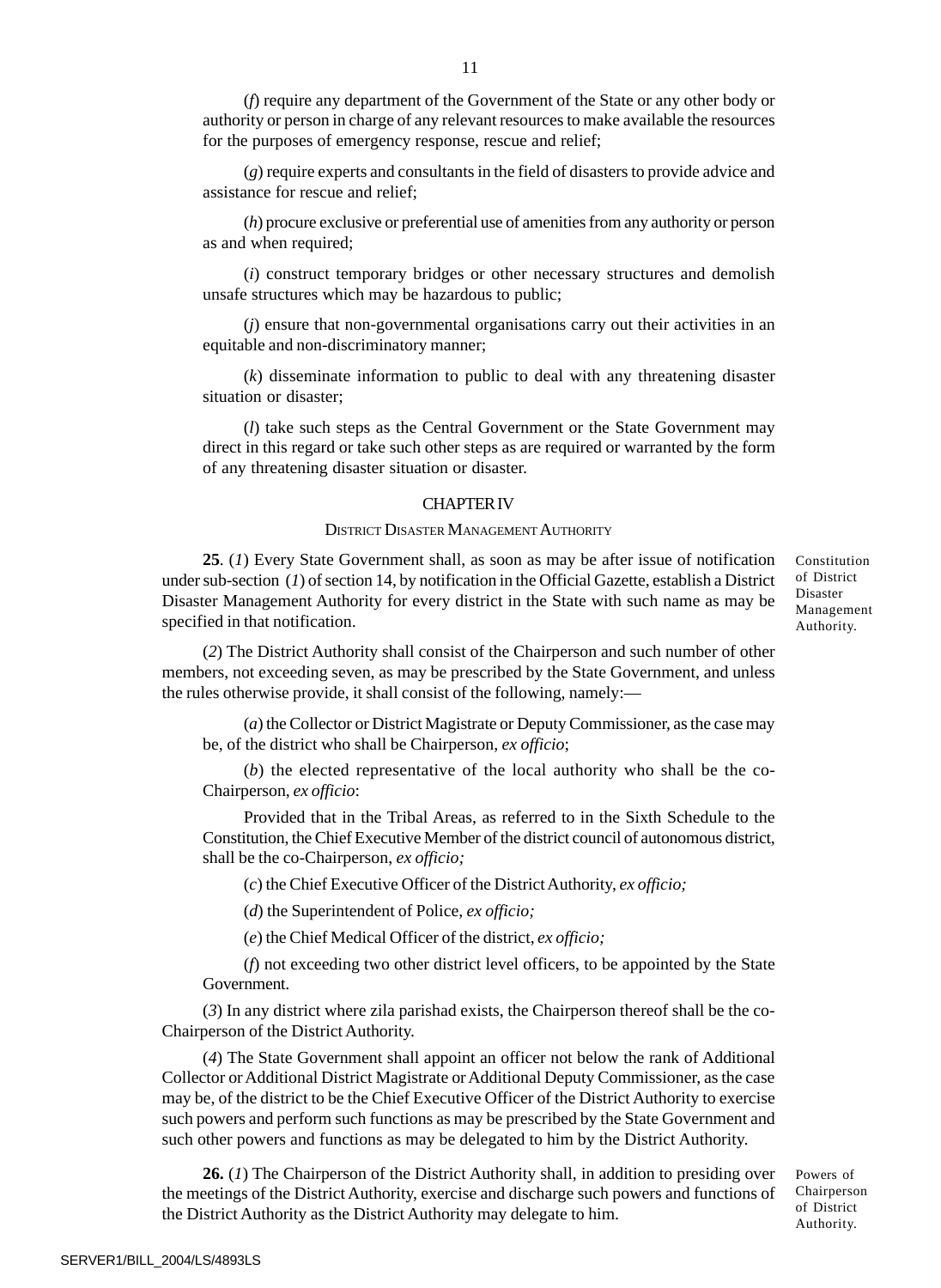(*2*) The Chairperson of the District Authority shall, in the case of an emergency, have power to exercise all or any of the powers of the District Authority but the exercise of such powers shall be subject to *ex post facto* ratification of the District Authority.

 (*3*) The District Authority or the Chairperson of the District Authority may, by general or special order, in writing, delegate such of its or his powers and functions, under subsection (*1*) or (*2*), as the case may be, to the Chief Executive Officer of the District Authority, subject to such conditions and limitations, if any, as it or he deems fit.

Meetings.

Constitution of advisory committees and other committees.

**27.** The District Authority shall meet as and when necessary and at such time and place as the Chairperson may think fit.

**28.** (*1*) The District Authority may, as and when it considers necessary, constitute one or more advisory committees and other committees for the efficient discharge of its functions.

(*2*) The District Authority shall, from amongst its members, appoint the Chairperson of the Committee referred to in sub-section (*1*).

(*3*) Any person associated as an expert with any committee or sub-committee constituted under sub-section (*1*) may be paid such allowances as may be prescribed by the State Government.

**29.** The State Government shall provide the District Authority with such officers, consultants and other employees as it considers necessary for carrying out the functions of District Authority.

Powers and functions of District Authority.

Appointment of officers and other employees of District Authority.

> **30.** (*1*) The District Authority shall act as the district planning, coordinating and implementing body for disaster management and take all measures for the purposes of disaster management in the district in accordance with the guidelines laid down by the National Authority and the State Authority.

> (*2*) Without prejudice to the generality of the provisions of sub-section (*1*), the District Authority may—

(*i*) prepare a disaster management plan including district response plan for the district;

(*ii*) coordinate and monitor the implementation of the National Policy, State Policy, National Plan, State Plan and District Plan;

(*iii*) ensure that the areas in the district vulnerable to disasters are identified and measures for the prevention of disasters and the mitigation of its effects are undertaken by the departments of the Government at the district level as well as by the local authorities;

(*iv*) ensure that the guidelines for prevention of disasters, mitigation of its effects, preparedness and response measures as laid down by the National Authority and the State Authority are followed by all departments of the Government at the district level and the local authorities in the district;

(*v*) give directions to different authorities at the district level and local authorities to take such other measures for the prevention or mitigation of disasters as may be necessary;

(*vi*) lay down guidelines for prevention of disaster management plans by the department of the Government at the districts level and local authorities in the district;

(*vii*) monitor the implementation of disaster management plans prepared by the Departments of the Government at the district level;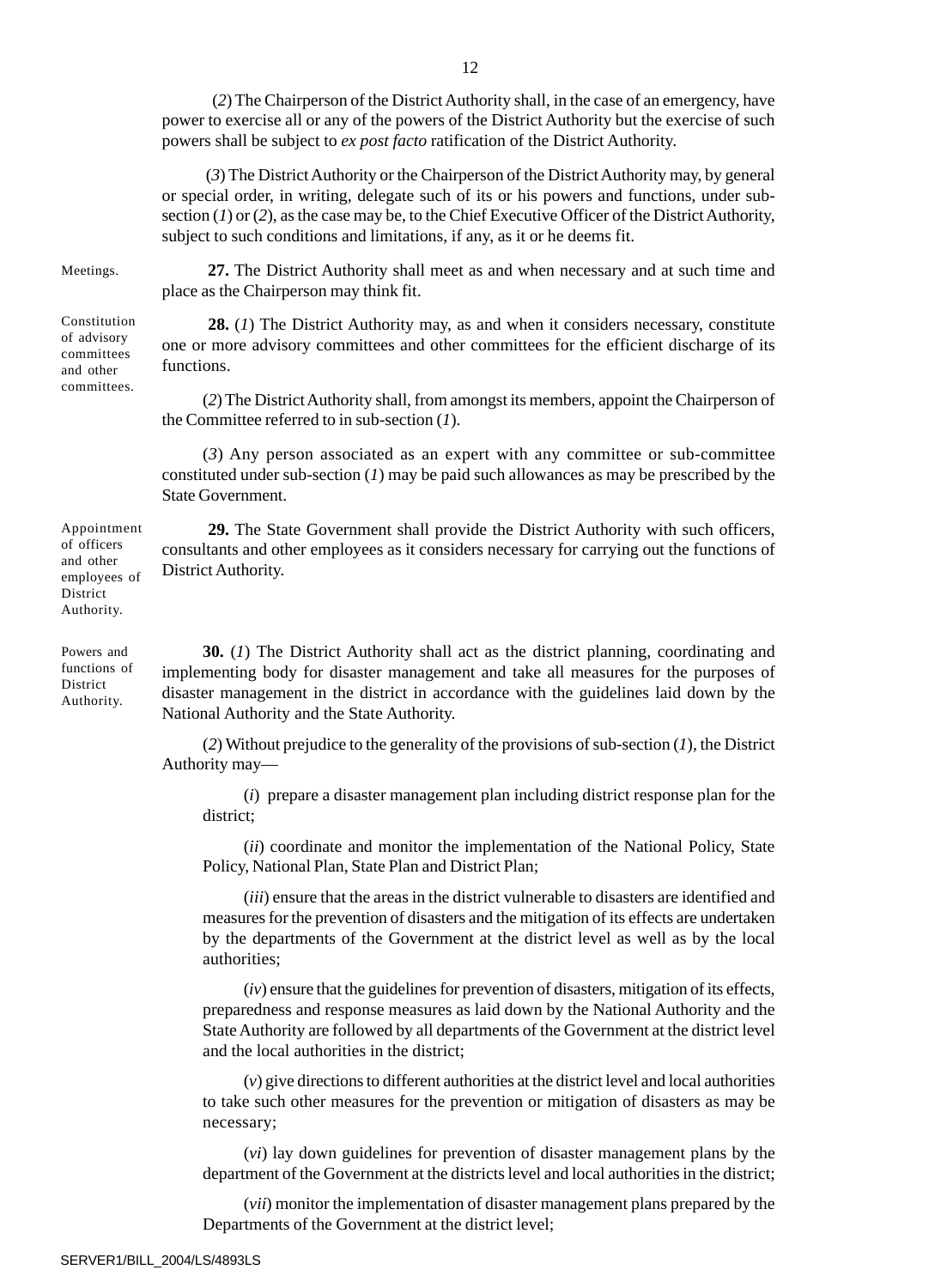(*viii*) lay down guidelines to be followed by the Departments of the Government at the district level for purposes of integration of measures for prevention of disasters and mitigation in their development plans and projects and provide necessary technical assistance therefor;

(*ix*) monitor the implementation of measures referred to in clause (*viii*);

(*x*) review the state of capabilities for responding to any disaster or threatening disaster situation in the district and give directions to the relevant departments or authorities at the district level for their upgradation as may be necessary;

(*xi*) review the preparedness measures and give directions to the concerned departments at the district level or other concerned authorities where necessary for bringing the preparedness measures to the levels required for responding effectively to any disaster or threatening disaster situation;

(*xii*) organise and coordinate specialised training programmes for different levels of officers, employees and voluntary rescue workers in the district;

(*xiii*) facilitate community training and awareness programmes for prevention of disaster or mitigation with the support of local authorities, governmental and nongovernmental organisations;

(*xiv*) set up, maintain, review and upgrade the mechanism for early warnings and dissemination of proper information to public;

(*xv*) prepare, review and update district level response plan and guidelines;

(*xvi*) coordinate response to any threatening disaster situation or disaster;

(*xvii*) ensure that the Departments of the Government at the district level and the local authorities prepare their response plans in accordance with the district response plan;

(*xviii*) lay down guidelines for, or give direction to, the concerned Department of the Government at the district level or any other authorities within the local limits of the district to take measures to respond effectively to any threatening disaster situation or disaster;

(*xix*) advise, assist and coordinate the activities of the Departments of the Government at the district level, statutory bodies and other governmental and nongovernmental organisations in the district engaged in the disaster management;

(*xx*) coordinate with, and give guidelines to, local authorities in the district to ensure that measures for the prevention or mitigation of threatening disaster situation or disaster in the district are carried out promptly and effectively;

(*xxi*) provide necessary technical assistance or give advise to the local authorities in the district for carrying out their functions;

(*xxii*) review development plans prepared by the Departments of the Government at the district level, statutory authorities or local authorities with a view to make necessary provisions therein for prevention of disaster or mitigation;

(*xxiii*) examine the construction in any area in the district and, if it is of the opinion that the standards for the prevention of disaster or mitigation laid down for such construction is not being or has not been followed, may direct the concerned authority to take such action as may be necessary to secure compliance of such standards;

(*xxiv*) identify buildings and places which could, in the event of any threatening disaster situation or disaster, be used as relief centers or camps and make arrangements for water supply and sanitation in such buildings or places;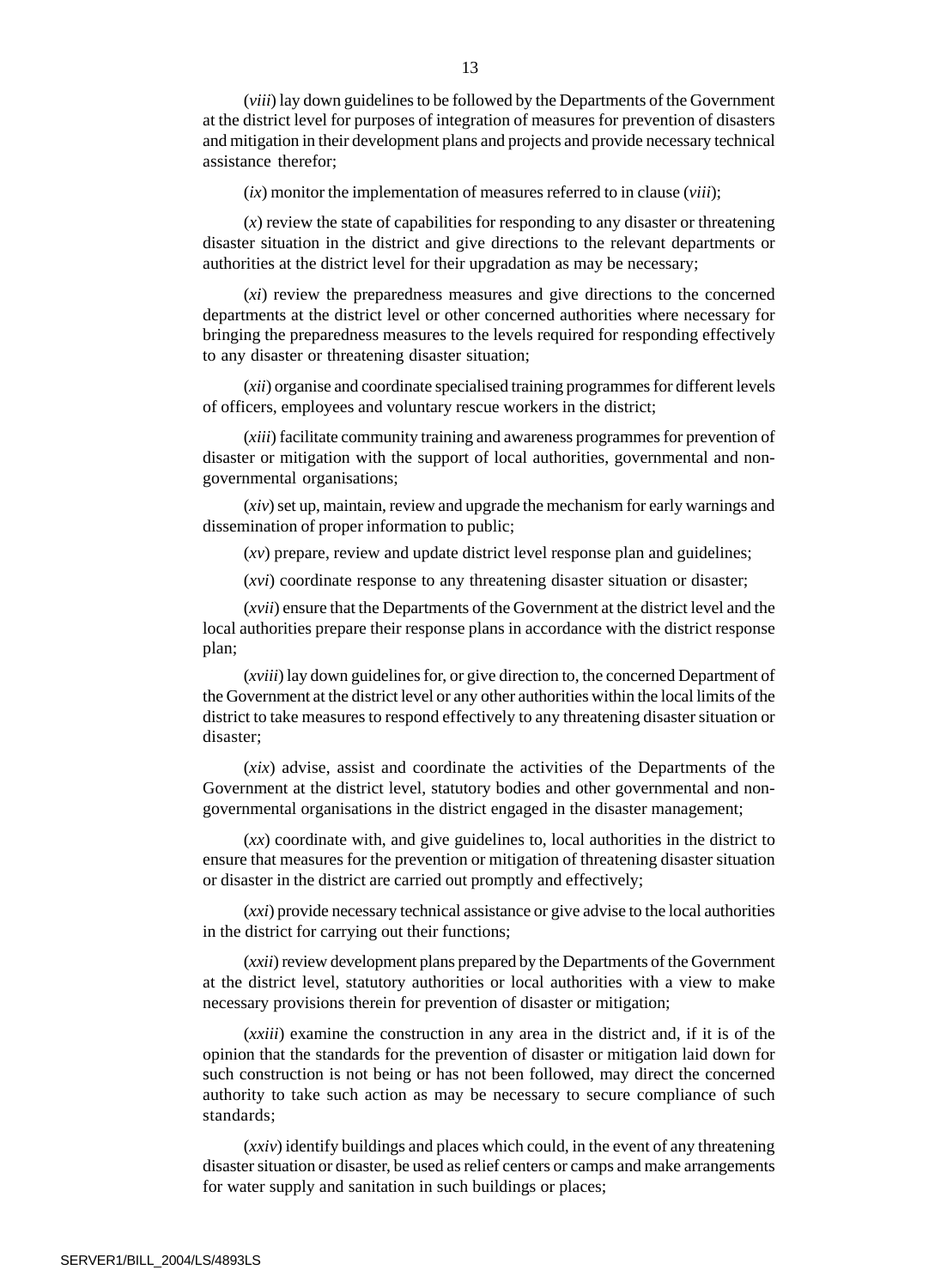(*xxv*) establish stockpiles of relief and rescue materials or ensure preparedness to make such materials available at a short notice;

(*xxvi*) provide information to the State Authority relating to different aspects of disaster management;

(*xxvii*) encourage the involvement of non-governmental organisations and voluntary social-welfare institutions working at the grassroots level in the district for disaster management;

(*xxviii*) ensure communication systems are in order, and disaster management drills are carried out periodically;

(*xxix*) perform such other functions as the State Government or State Authority may assign to it or as it deems necessary for disaster management in the District.

District Plan.

**31.** (*1*) There shall be a plan for disaster management for every district of the State.

 (*2*) The District Plan shall be prepared by the District Authority, after consultation with the local authorities and having regard to the National Plan and the State Plan, to be approved by the State Authority.

(*3*) The District Plan shall include—

(*a*) the areas in the district vulnerable to different forms of disasters;

(*b*) the measures to be taken, for prevention and mitigation of disaster, by the Departments of the Government at the district level and local authorities in the district;

(*c*) the capacity-building and preparedness measures required to be taken by the Departments of the Government at the district level and the local authorities in the district to respond to any threatening disaster situation or disaster;

(*d*) the response plans and procedures, in the event of a disaster, providing for–

(*i*) allocation of responsibilities to the Departments of the Government at the district level and the local authorities in the district;

(*ii*) prompt response to disaster and relief thereof;

(*iii*) procurement of essential resources;

(*iv*) establishment of communication links; and

(*v*) the dissemination of information to the public;

(*e*) such other matters as may be required by the State Authority.

(*4*) The District Plan shall be reviewed and updated annually.

 (*5*) The copies of the District Plan referred to in sub-sections (*2*) and (*4*) shall be made available to the Departments of the Government in the district.

(*6*) The District Authority shall send a copy of the District Plan to the State Authority which shall forward it to the State Government.

(*7*) The District Authority shall, review from time to time, the implementation of the Plan and issue such instructions to different departments of the Government in the district as it may deem necessary for the implementation thereof.

Plans by different authorities at district level and their implementation.

**32.** Every office of the Government of India and of the State Government at the district level and the local authorities shall, subject to the supervision of the District Authority, —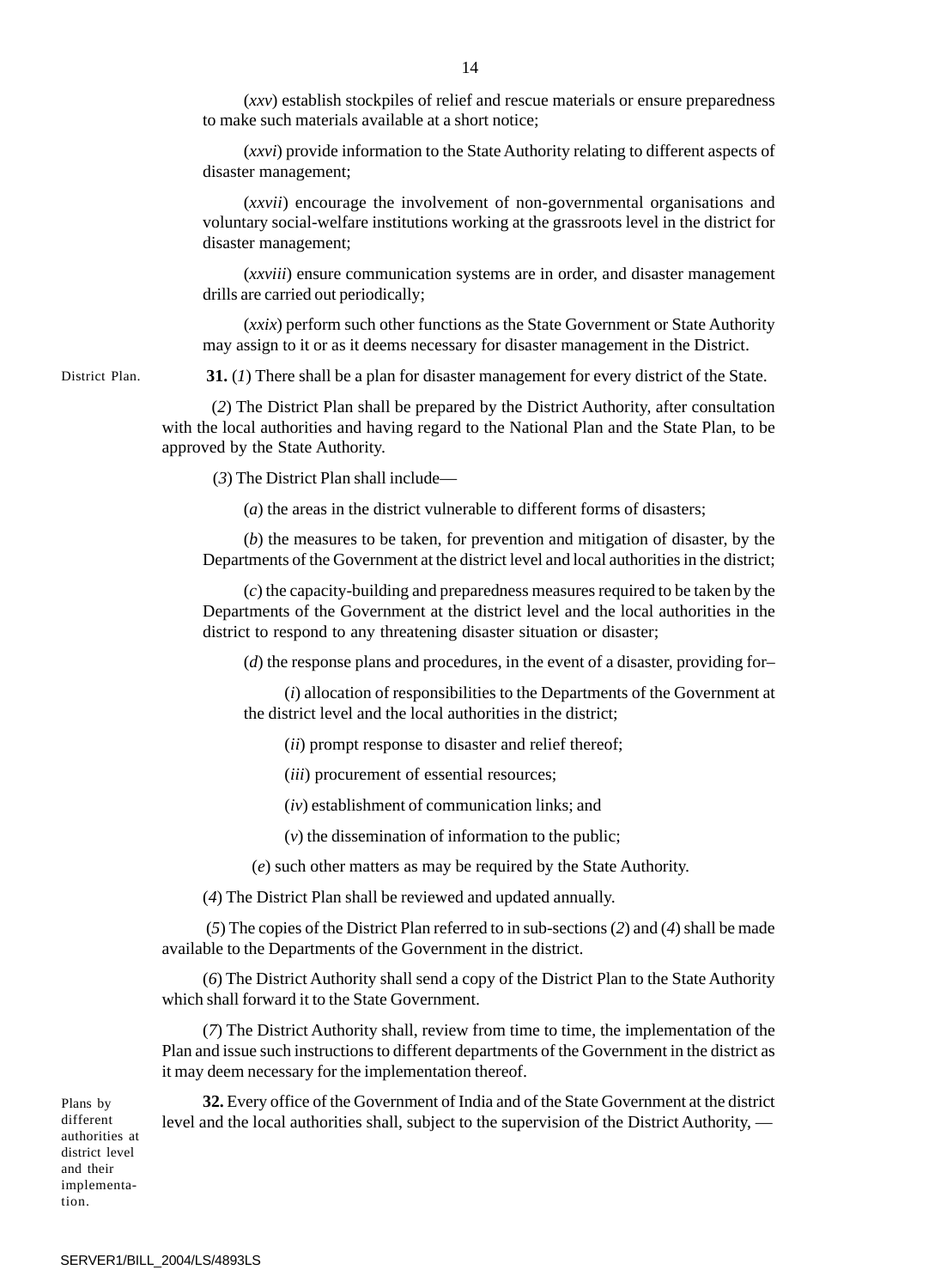(*a*) prepare a disaster management plan setting out the following, namely:—

(*i*) provisions for prevention and mitigation measures as provided for in the District Plan and as is assigned to the department or agency concerned;

(*ii*) provisions for taking measures relating to capacity-building and preparedness as laid down in the District Plan;

(*iii*) the response plans and procedures, in the event of, any threatening disaster situation or disaster;

 (*b*) coordinate the preparation and the implementation of its plan with those of the other organisations at the district level including local authority, communities and other stakeholders;

(*c*) regularly review and update the plan; and

 (*d*) submit a copy of its disaster management plan, and of any amendment thereto, to the District Authority.

**33.** The District Authority may by order require any officer or any Department at the district level or any local authority to take such measures for the prevention or mitigation of disaster, or to effectively respond to it, as may be necessary, and such officer or department shall be bound to carry out such order.

 **34.** For the purpose of assisting, protecting or providing relief to the community, in response to any threatening disaster situation or disaster, the District Authority may—

(*a*) give directions for the release and use of resources available with any Department of the Government and the local authority in the district;

(*b*) control and restrict vehicular traffic to, from and within, the vulnerable or affected area;

(*c*) control and restrict the entry of any person into, his movement within and departure from, a vulnerable or affected area;

(*d*) remove debris, conduct search and carry out rescue operations;

(*e*) provide shelter, food, drinking water and essential provisions, healthcare and services;

(*f*) establish emergency communication systems in the affected area;

(*g*) make arrangements for the disposal of the unclaimed dead bodies;

(*h*) recommend to any Department of the Government of the State or any authority or body under that Government at the district level to take such measures as are necessary in its opinion;

(*i*) require experts and consultants in the relevant fields to advise and assist as it may deem necessary;

(*j*) procure exclusive or preferential use of amenities from any authority or person;

(*k*) construct temporary bridges or other necessary structures and demolish structures which may be hazardous to public or aggravate the effects of the disaster;

(*l*) ensure that the non-governmental organisations carry out their activities in an equitable and non-discriminatory manner;

(*m*) take such other steps as may be required or warranted to be taken in such a situation.

SERVER1/BILL\_2004/LS/4893LS

Requisition by the District Authority.

Powers and functions of District Authority in the event of any threatening disaster situation or disaster.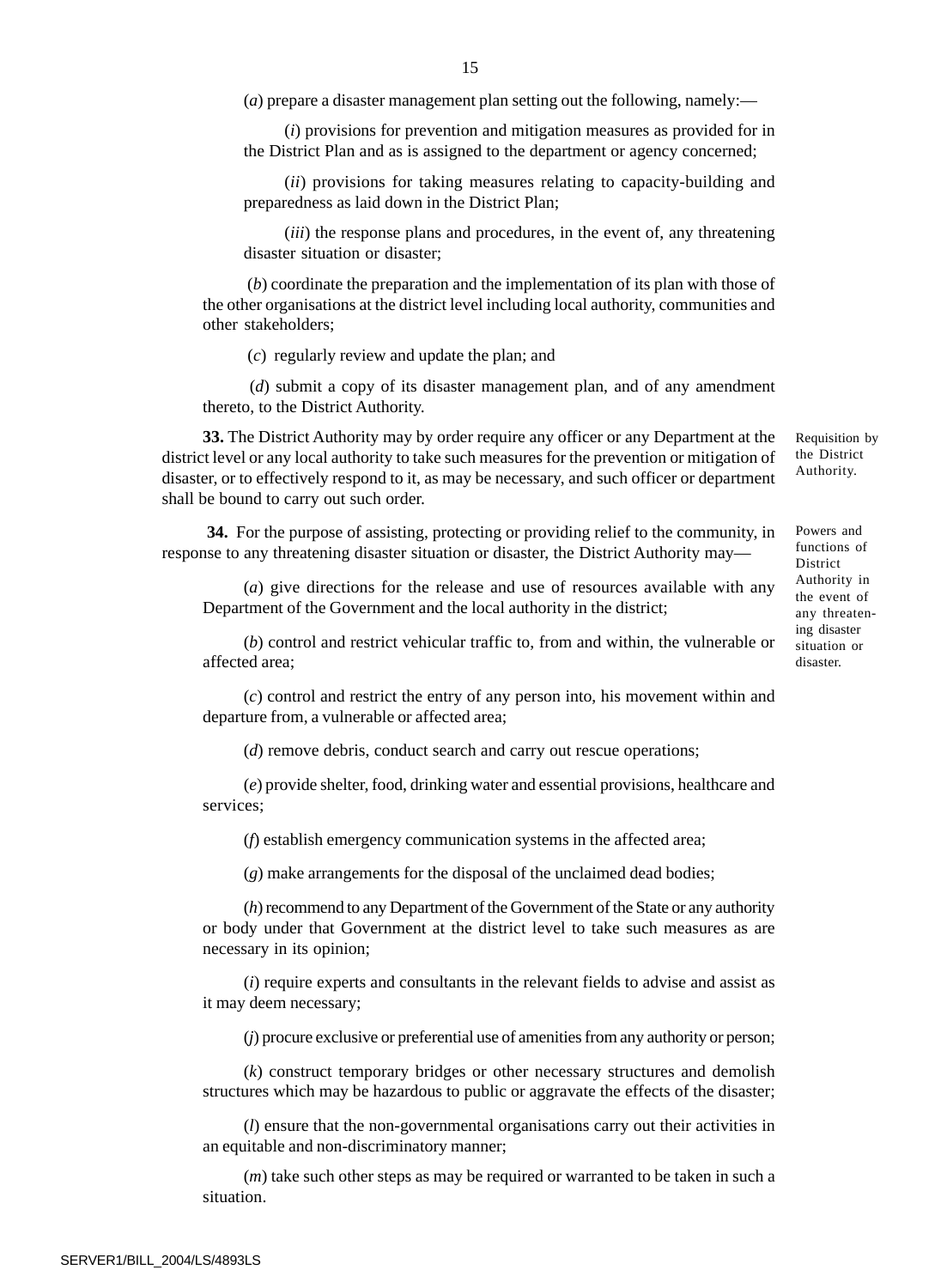#### CHAPTER V

#### MEASURES BY THE GOVERNMENT FOR DISASTER MANAGEMENT

**35.** (*1*) Subject to the provisions of this Act, the Central Government shall take all such measures as it deems necessary or expedient for the purpose of disaster management.

Central Government to take measures.

 (*2*) In particular and without prejudice to the generality of the provisions of subsection  $(1)$ , the measures which the Central Government may take under that sub-section include measures with respect to all or any of the following matters, namely:—

(*a*) coordination of actions of the Ministries or Departments of the Government of India, State Governments, National Authority, State Authorities, governmental and non-governmental organisations in relation to disaster management;

(*b*) ensure the integration of measures for prevention of disasters and mitigation by Ministries or Departments of the Government of India into their development plans and projects;

(*c*) ensure appropriate allocation of funds for prevention of disaster, mitigation, capacity-building and preparedness by the Ministries or Departments of the Government of India;

(*d*) ensure that the Ministries or Departments of the Government of India take necessary measures for preparedness to promptly and effectively respond to any threatening disaster situation or disaster;

(*e*) cooperation and assistance to State Governments, as requested by them or otherwise deemed appropriate by it;

(*f*) deployment of naval, military and air forces, other armed forces of the Union or any other civilian personnel as may be required for the purposes of this Act;

(*g*) coordination with the United Nations agencies, international organisations and governments of foreign countries for the purposes of this Act;

(*h*) establish institutions for research, training, and developmental programmes in the field of disaster management;

(*i*) such other matters as it deems necessary or expedient for the purpose of securing effective implementation of the provisions of this Act.

(*3*) The Central Government may extend such support to other countries affected by major disaster as it may deem appropriate.

**36**. It shall be the responsibility of every Ministry or Department of the Government of India to —

(*a*) take measures necessary for prevention of disasters, mitigation, preparedness and capacity-building in accordance with the guidelines laid down by the National Authority;

(*b*) integrate into its development plans and projects, the measures for prevention or mitigation of disasters in accordance with the guidelines laid down by the National Authority;

(*c*) respond effectively and promptly to any threatening disaster situation or disaster in accordance with the guidelines of the National Authority or the directions of the National Executive Committee in this behalf;

(*d*) review the enactments administered by it, its policies, rules and regulations, with a view to incorporate therein the provisions necessary for prevention of disasters, mitigation or preparedness;

Responsibilities of Ministries or Departments of Government of India.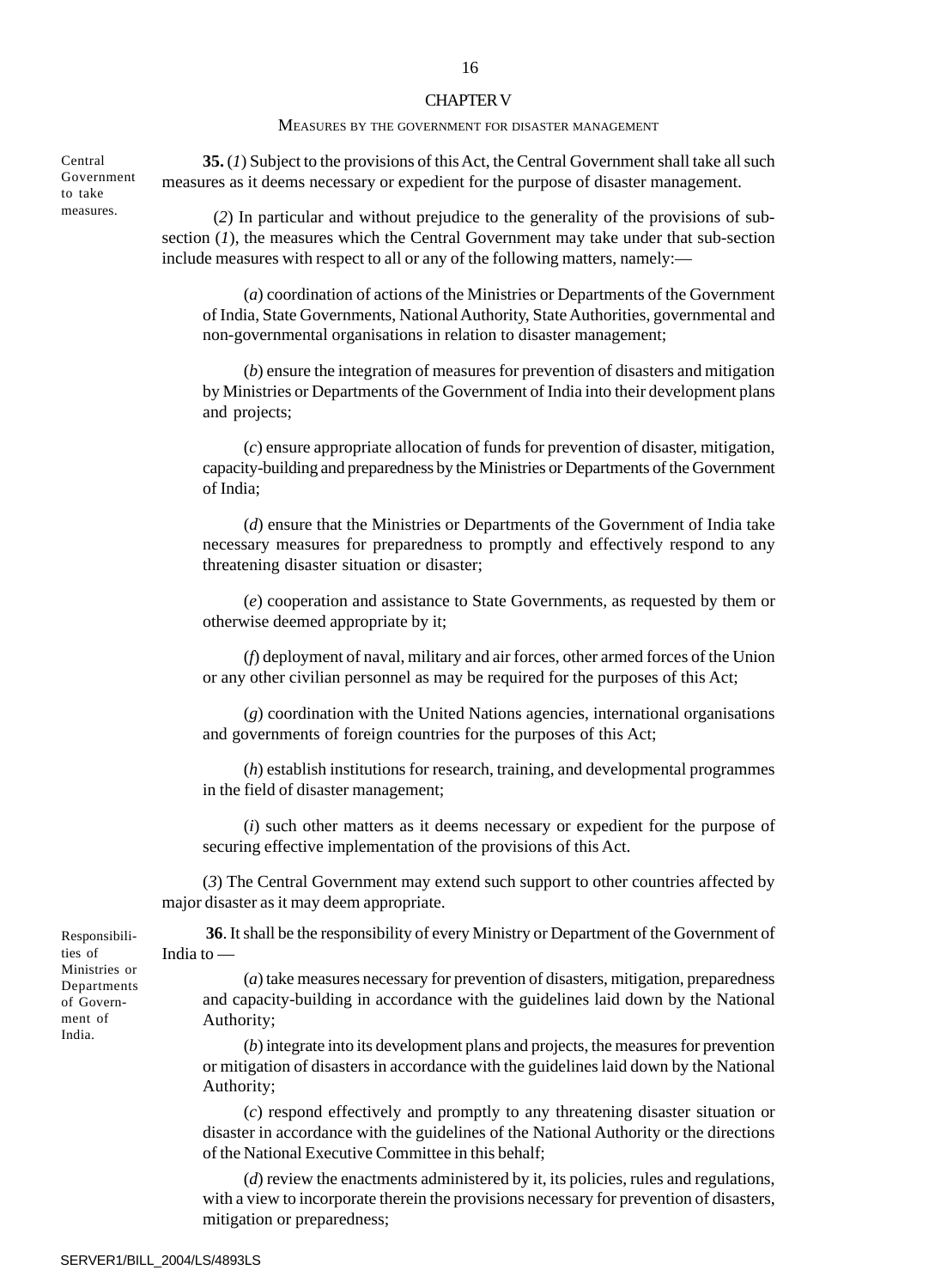(*e*) allocate funds for measures for prevention of disaster, mitigation, capacitybuilding and preparedness;

(*f*) provide assistance to the National Authority and State Governments for—

(*i*) drawing up mitigation, preparedness and response plans, capacitybuilding, data collection and identification and training of personnel in relation to disaster management;

(*ii*) carrying out rescue and relief operations in the affected area;

(*iii*) assessing the damage from any disaster;

(*iv*) carrying out rehabilitation and reconstruction;

 (*g*) make available its resources to the National Executive Committee or a State Executive Committee for the purposes of responding promptly and effectively to any threatening disaster situation or disaster, including measures for—

(*i*) providing emergency communication in a vulnerable or affected area;

(*ii*) transporting personnel and relief goods to and from the affected area;

(*iii*) providing evacuation, rescue, temporary shelter or other immediate relief;

(*iv*) setting up temporary bridges, jetties and landing places;

(*v*) providing, drinking water, essential provisions, healthcare, and services in an affected area;

(*h*) take such other actions as it may consider necessary for disaster management.

**37.** (*1*) Every Ministry or Department of the Government of India shall—

 (*a*) prepare a disaster management plan specifying the following particulars, namely:—

Disaster management plans of Ministries or Departments of Government of India.

(*i*) the measures to be taken by it for prevention and mitigation of disasters in accordance with the National Plan;

(*ii*) the specifications regarding integration of mitigation measures in its development plans in accordance with the guidelines of the National Authority and the National Executive Committee;

(*iii*) its roles and responsibilities in relation to preparedness and capacitybuilding to deal with any threatening disaster situation or disaster;

(*iv*) its roles and responsibilities in regard to promptly and effectively responding to any threatening disaster situation or disaster;

(*v*) the present status of its preparedness to perform the roles and responsibilities specified in sub-clauses (*iii*) and (*iv*);

(*vi*) the measures required to be taken in order to enable it to perform its responsibilities specified in sub-clauses (*iii*) and (*iv*);

(*b*) review and update annually the plan referred to in clause (*a*);

(*c*) forward a copy of the plan referred to in clause (*a*) or clause (*b*), as the case may be, to the Central Government which Government shall forward a copy thereof to the National Authority for its approval.

(*2*) Every Ministry or Department of the Government of India shall—

(*a*) make, while preparing disaster management plan under clause (*a*) of subsection (*1*), provisions for financing the activities specified therein;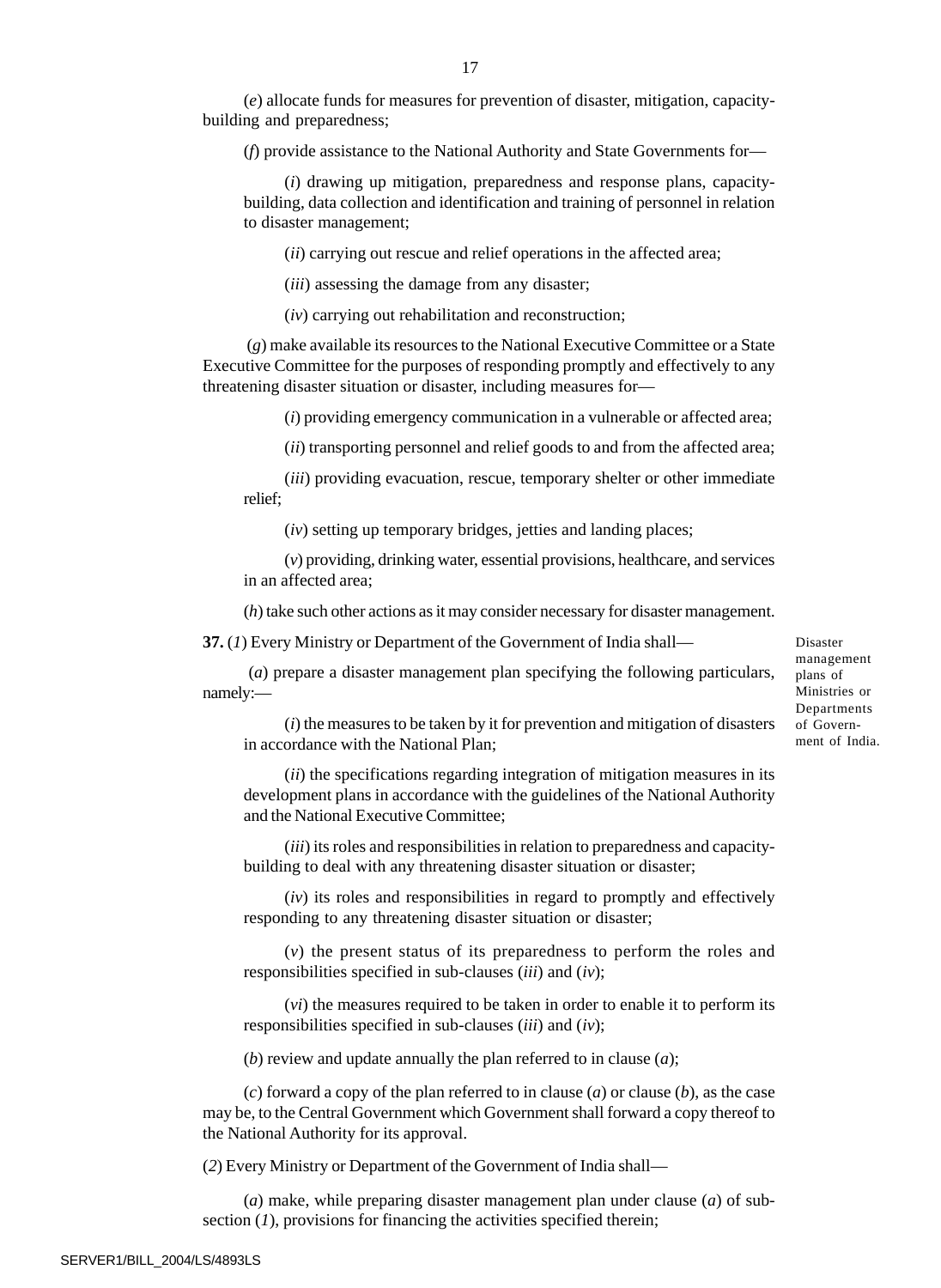(*b*) furnish a status report regarding the implementation of the plan referred to in clause (*a*) of sub-section (*1*) to the National Authority, as and when required by it.

**38.** (*1*) Subject to the provisions of this Act, each State Government shall take all measures specified in the guidelines laid down by the National Authority and such further measures as it deems necessary or expedient, for the purpose of disaster management.

 (*2*) The measures which the State Government may take under sub-section (*1*) include measures with respect to all or any of the following matters, namely:—

(*a*) coordination of actions of different departments of the Government of the State, the State Authority, District Authorities, local authority and other nongovernmental organisations;

(*b*) cooperation and assistance in the disaster management to the National Authority and National Executive Committee, the State Authority and the State Executive Committee, and the District Authorities;

(*c*) cooperation with, and assistance to, the Ministries or Departments of the Government of India in disaster management, as requested by them or otherwise deemed appropriate by it;

(*d*) allocation of funds for measures for prevention of disaster, mitigation, capacity-building and preparedness by the departments of the Government of the State in accordance with the provisions of the State Plan and the District Plans;

(*e*) ensure that the integration of measures for prevention of disaster or mitigation by the departments of the Government of the State in their development plans and projects;

(*f*) integrate in the State development plan, measures to reduce or mitigate the vulnerability of different parts of the State to different disasters;

(*g*) ensure the preparation of disaster management plans by different departments of the State in accordance with the guidelines laid down by the National Authority and the State Authority;

(*h*) establishment of adequate warning systems up to the level of vulnerable communities;

(*i*) ensure that different departments of the Government of the State and the District Authorities take appropriate preparedness measures;

(*j*) ensure that in a threatening disaster situation or disaster, the resources of different departments of the Government of the State are made available to the National Executive Committee or the State Executive Committee or the District Authorities, as the case may be, for the purposes of effective response, rescue and relief in any threatening disaster situation or disaster;

(*k*) provide rehabilitation and reconstruction assistance to the victims of any disaster; and

(*l*) such other matters as it deems necessary or expedient for the purpose of securing effective implementation of provisions of this Act.

**39**. It shall be the responsibility of every department of the Government of a State to—

(*a*) take measures necessary for prevention of disasters, mitigation, preparedness and capacity-building in accordance with the guidelines laid down by the National Authority and the State Authority;

(*b*) integrate into its development plans and projects, the measures for prevention of disaster and mitigation;

State Government to take measures.

ties of departments of the State Government.

Responsibili-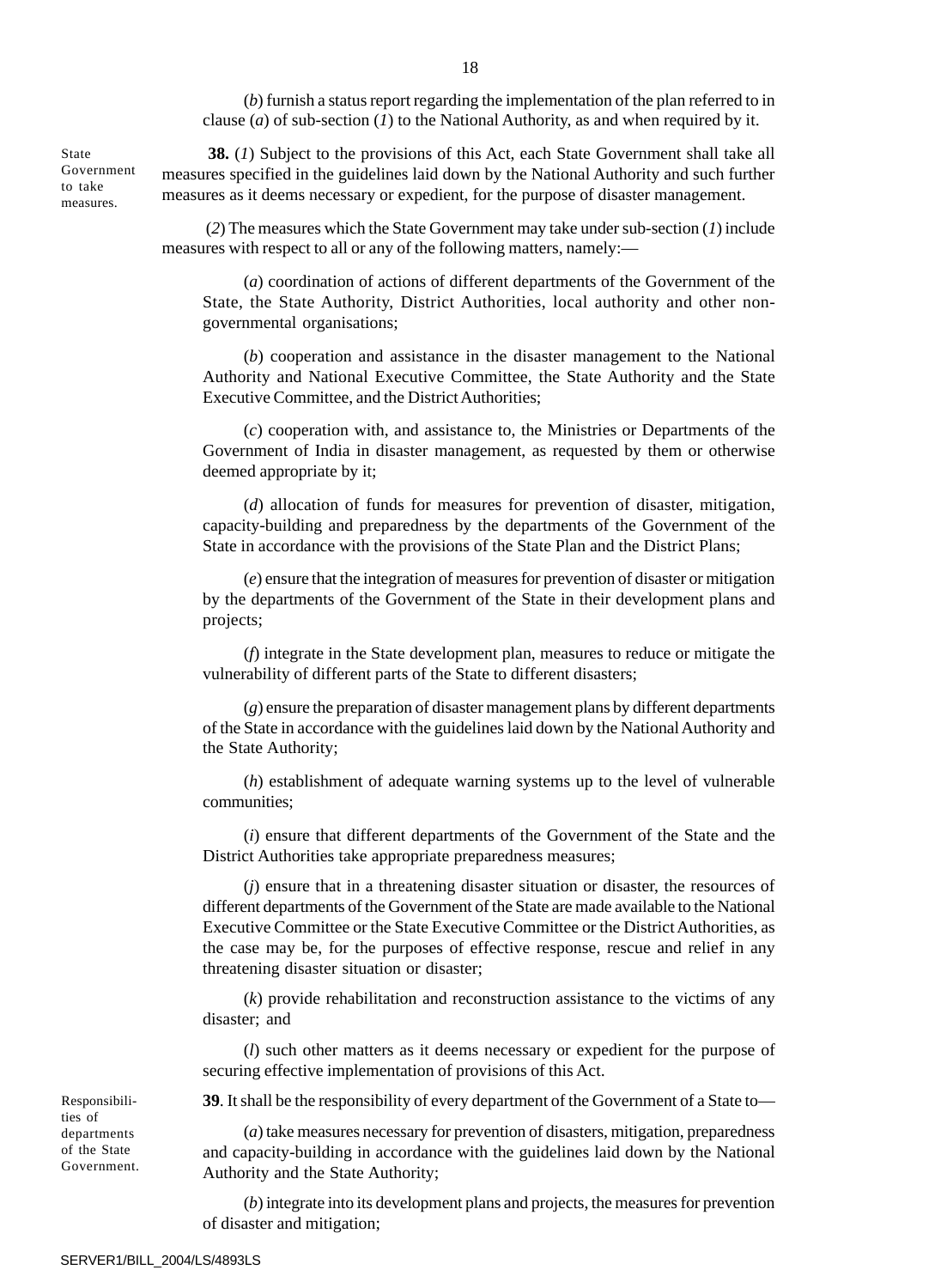(*c*) allocate funds for prevention of disaster, mitigation, capacity-building and preparedness;

(*d*) respond effectively and promptly to any threatening disaster situation or disaster in accordance with the State Plan, and in accordance with the guidelines or directions of the National Executive Committee and the State Executive Committee;

(*e*) review the enactments administered by it, its policies, rules and regulations with a view to incorporate therein the provisions necessary for prevention of disasters, mitigation or preparedness;

(*f*) provide assistance, as required, by the National Executive Committee, the State Executive Committee and District Authorities, for—

(*i*) drawing up mitigation, preparedness and response plans, capacitybuilding, data collection and identification and training of personnel in relation to disaster management;

(*ii*) assessing the damage from any disaster;

(*iii*) carrying out rehabilitation and reconstruction;

 (*g*) make provision for resources in consultation with the State Authority for the implementation of the District Plan by its authorities at the district level;

(*h*) make available its resources to the National Executive Committee or the State Executive Committee or the District Authorities for the purposes of responding promptly and effectively to any disaster in the State, including measures for—

(*i*) providing emergency communication with a vulnerable or affected area;

(*ii*) transporting personnel and relief goods to and from the affected area;

(*iii*) providing evacuation, rescue, temporary shelter or other immediate relief;

(*iv*) carrying out evacuation of persons or live-stock from an area of any threatening disaster situation or disaster;

(*v*) setting up temporary bridges, jetties and landing places;

(*vi*) providing drinking water, essential provisions, healthcare and services in an affected area;

(*i*) such other actions as may be necessary for disaster management.

**40.** (*1*) Every department of the State Government, in conformity with the guidelines laid down by the State Authority, shallDisaster management plan of departments of State.

(*a*) prepare a disaster management plan which shall lay down the following :—

(*i*) the types of disasters to which different parts of the State are vulnerable;

(*ii*) integration of strategies for the prevention of disaster or the mitigation of its effects or both with the development plans and programmes by the department;

(*iii*) the roles and responsibilities of the department of the State in the event of any threatening disaster situation or disaster and emergency support function it is required to perform;

(*iv*) present status of its preparedness to perform such roles or responsibilities or emergency support function under sub-clause (*iii*);

(*v*) the capacity-building and preparedness measures proposed to be put into effect in order to enable the Ministries or Departments of the Government of India to discharge their responsibilities under section 37;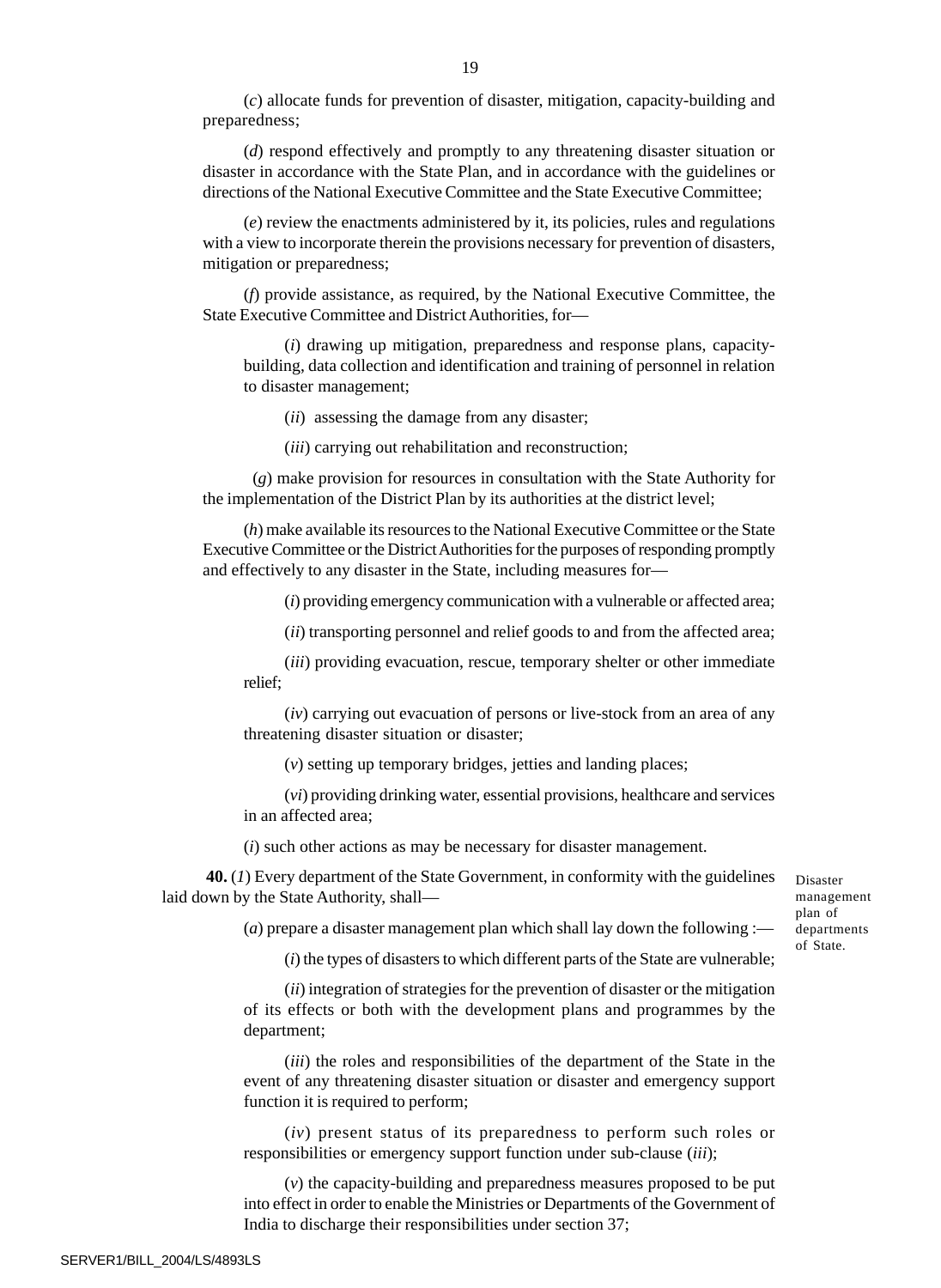(*b*) annually review and update the plan referred to in clause (*a*); and

(*c*) furnish a copy of the plan referred to in clause (*a*) or clause (*b*), as the case may be, to the State Authority.

 (*2*) Every department of the State Government, while preparing the plan under subsection (*1*), shall make provisions for financing the activities specified therein.

 (*3*) Every department of the State Government shall furnish an implementation status report to the State Executive Committee regarding the implementation of the disaster management plan referred to in sub-section (*1*).

## CHAPTER VI

## LOCAL AUTHORITIES

Functions of the local authority.

National Institute of Disaster Management. **41.** (*1*) Subject to the directions of the District Authority, a local authority shall –

(*a*) ensure that its officers and employees are trained for disaster management;

(*b*) ensure that resources relating to disaster management are so maintained as to be readily available for use in the event of any threatening disaster situation or disaster;

(*c*) ensure all construction projects under it or within its jurisdiction conform to the standards and specifications laid down for prevention of disasters and mitigation by the National Authority, State Authority and the District Authority;

(*d*) carry out relief, rehabilitation and reconstruction activities in the affected area in accordance with the State Plan and the District Plan.

(*2*) The local authority may take such other measures as may be necessary for the disaster management.

#### CHAPTER VII

#### NATIONAL INSTITUTE OF DISASTER MANAGEMENT

**42**. (*1*) With effect from such date as the Central Government may, by notification in the Official Gazette appoint in this behalf, there shall be constituted an institute to be called the National Institute of Disaster Management.

(*2*) The National Institute of Disaster Management shall consist of such number of members as may be prescribed by the Central Government.

(*3*) The term of office of, and vacancies among, members of the National Institute of Disaster Management and manner of filling such vacancies shall be such as may be prescribed.

(*4*) There shall be a governing body of the National Institute of Disaster Management which shall be constituted by the Central Government from amongst the members of the National Institute of Disaster Management in such manner as may be prescribed.

(*5*) The governing body of the National Institute of Disaster Management shall exercise such powers and discharge such functions as may be prescribed by regulations.

(*6*) The procedure to be followed in excercise of its powers and discharge of its functions by the governing body, and the term of office of, and the manner of filling vacancies among the members of the governing body, shall be such as may be prescribed by regulations.

(*7*) Until the regulations are made under this section, the Central Government may make such regulations; and any regulation so made may be altered or rescinded by the National Institute of Disaster Management in exercise of its powers.

(*8*) Subject to the provisions of this Act, the National Institute of Disaster Management shall function within the broad policies and guidelines laid down by the National Authority and be responsible for planning and promoting training and research in the area of disaster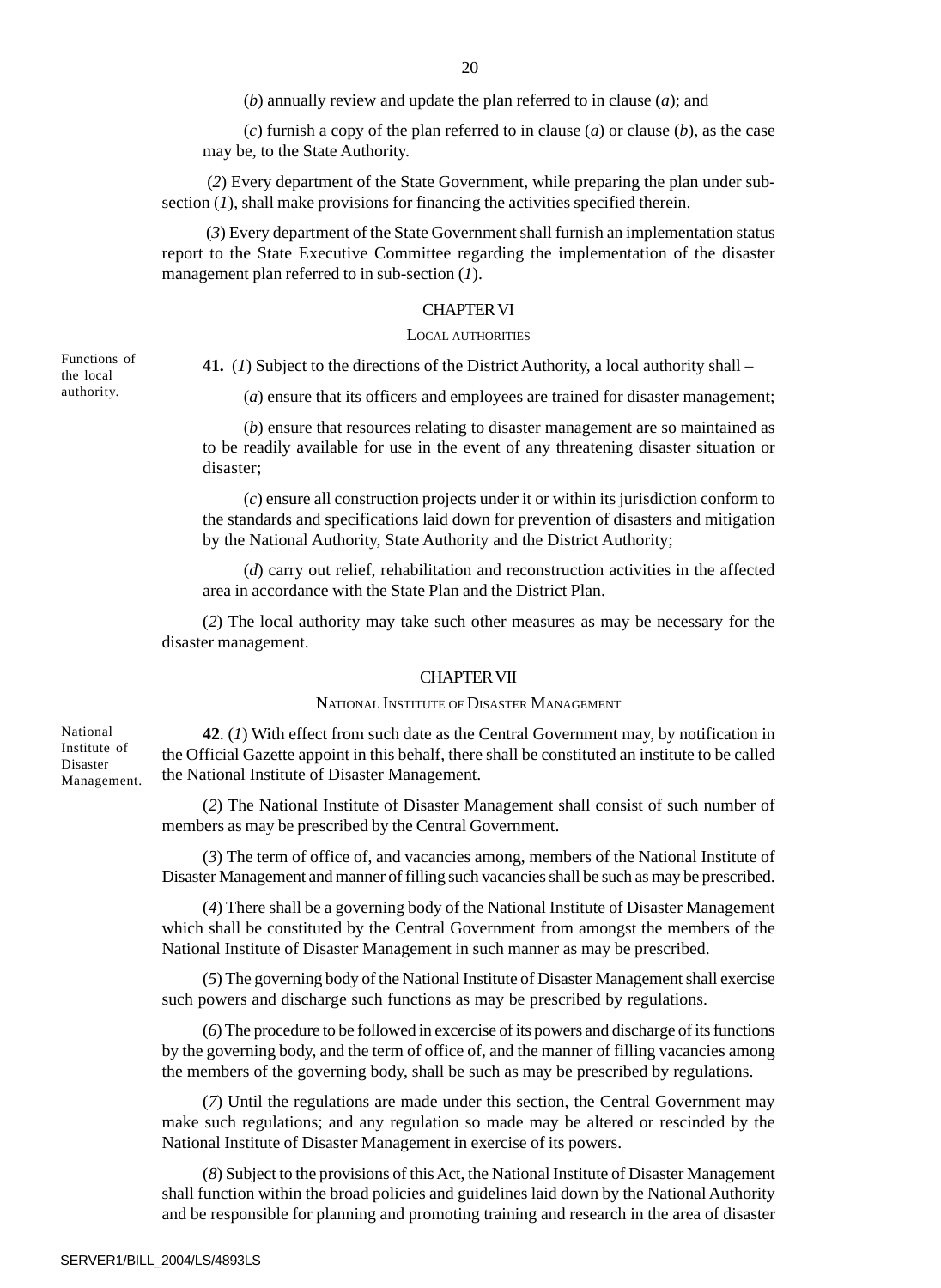management, documentation and development of national level information base relating to disaster management policies, prevention mechanisms and mitigation measures.

(*9*) Without prejudice to the generality of the provisions contained in sub-section (*8*), the National Institute, for the discharge of its functions, may —

(*a*) develop training modules, undertake research and documentation in disaster management and organise training programmes;

(*b*) formulate and implement a comprehensive human resource development plan covering all aspects of disaster management;

(*c*) provide assistance in national level policy formulation;

(*d*) provide required assistance to the training and research institutes for development of training and research programmes for stakeholders including Government functionaries and undertake training of faculty members of the State level training institutes;

(*e*) provide assistance to the State Governments and State training institutes in the formulation of State level policies, strategies, disaster management framework and any other assistance as may be required by the State Governments or State training institutes for capacity-building of stakeholders, Government including its functionaries, civil society members, corporate sector and people's elected representatives;

(*f*) develop educational materials for disaster management including academic and professional courses;

(*g*) promote awareness among stakeholders including college or school teachers and students, technical personnel and others associated with multi-hazard mitigation, preparedness and response measures;

(*h*) undertake, organise and facilitate study courses, conferences, lectures, seminars within and outside the country to promote the aforesaid objects;

(*i*) undertake and provide for publication of journals, research papers and books and establish and maintain libraries in furtherance of the aforesaid objects;

(*j*) do all such other lawful things as are conducive or incidental to the attainment of the above objects; and

(*k*) undertake any other function as may be assigned to it by the Central Government.

**43.** The Central Government shall provide the National Institute of Disaster Management with such officers, consultants and other employees, as it considers necessary, for carrying out its functions.

Officers and other employees of the National Institute.

## CHAPTER VIII

#### NATIONAL DISASTER RESPONSE FORCE

**44.** (*1*) There shall be constituted a National Disaster Response Force for the purpose of specialist response to a threatening disaster situation or disaster.

 (*2*) Subject to the provisions of this Act, the Force shall be constituted in such manner and, the conditions of service of the members of the Force, including disciplinary provisions therefor, be such as may be prescribed.

 **45.** The general superintendence, direction and control of the Force shall be vested and exercised by the National Authority and the command and supervision of the Force shall vest in an officer to be appointed by the Central Government as the Director General of the National Disaster Response Force.

National Disaster Response Force.

Control, direction, etc.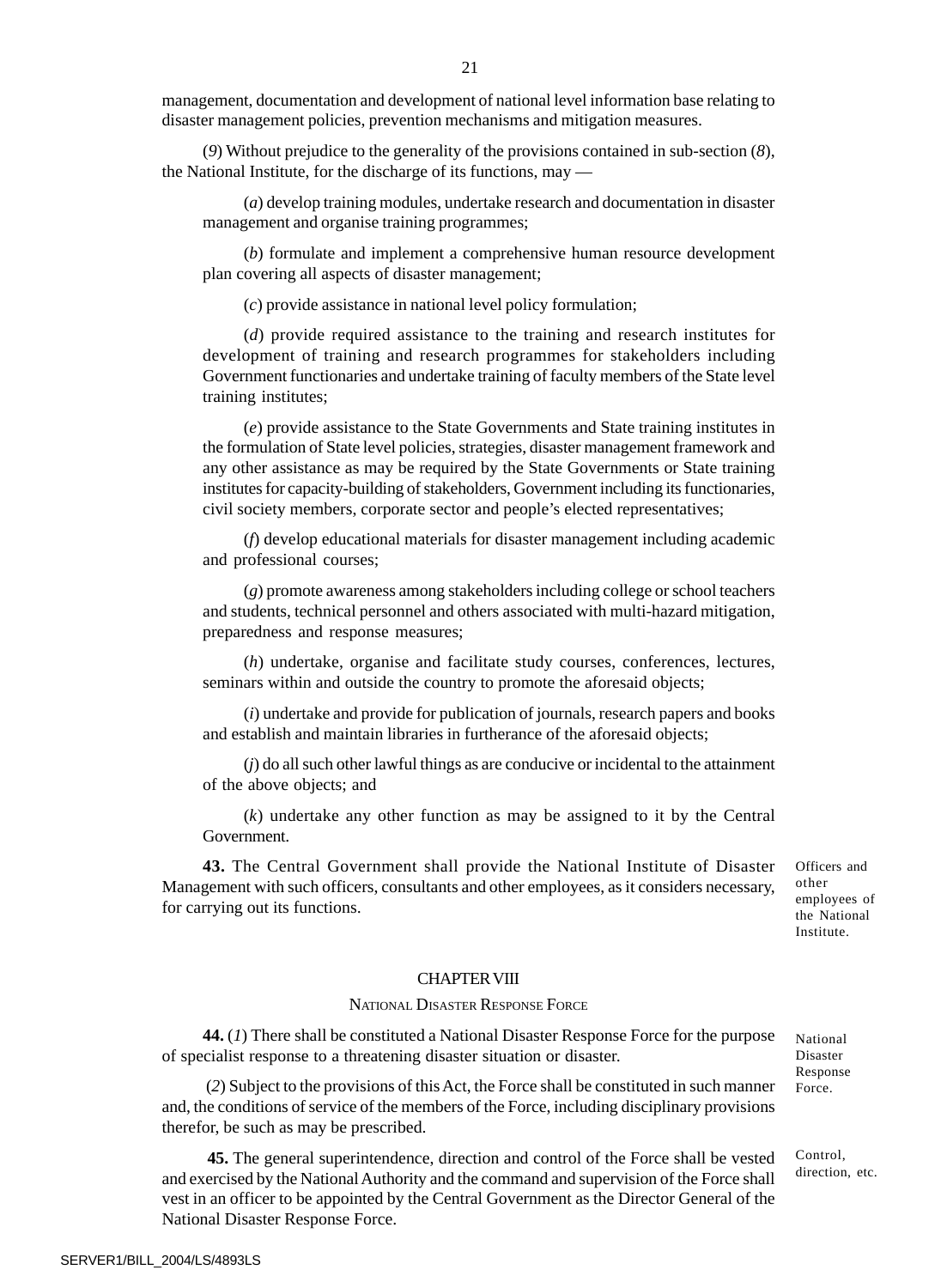#### CHAPTER IX

#### FINANCE, ACCOUNTS AND AUDIT

**46.** (*1*) The Central Government may, by notification in the Official Gazette, constitute a fund to be called the National Disaster Response Fund for meeting any threatening disaster situation or disaster and there shall be credited thereto —

(*a*) an amount which the Central Government may, after due appropriation made by Parliament by law in this behalf provide;

(*b*) any grants that may be made by any person or institution for the purpose of disaster management.

(*2*) The National Disaster Response Fund shall be made available to the National Executive Committee to be applied towards meeting the expenses for emergency response, relief and rehabilitation in accordance with the guidelines laid down by the Central Government in consultation with the National Authority.

 **47.** (*1*) The Central Government may, by notification in the Official Gazette, constitute a Fund to be called the National Disaster Mitigation Fund for projects exclusively for the purpose of mitigation and there shall be credited thereto such amount which the Central Government may, after due appropriation made by Parliament by law in this behalf, provide.

(*2*) The National Disaster Mitigation Fund shall be applied by the National Authority.

**48.** (*1*) The State Government shall, immediately after notifications issued for constituting the State Authority and the District Authorities, establish for the purposes of this Act the following funds, namely:—

(*a*) the fund to be called the State Disaster Response Fund;

(*b*) the fund to be called the District Disaster Response Fund;

(*c*) the fund to be called the State Disaster Mitigation Fund;

(*d*) the fund to be called the District Disaster Mitigation Fund.

(*2*) The State Government shall ensure that the funds established—

 $(i)$  under clause  $(a)$  of sub-section  $(I)$  is available to the State Executive Committee;

(*ii*) under sub-clause (*c*) of sub-section (*1*) is available to the State Authority;

(*iii*) under clauses (*b*) and (*d*) of sub-section (*1*) are available to the District Authority.

**49.** (*1*) Every Ministry or Department of the Government of India shall make provisions, in its annual budget, for funds for the purposes of carrying out the activities and programmes set out in its disaster management plan.

(*2*) The provisions of sub-section (*1*) shall, *mutatis mutandis,* apply to departments of the Government of the State.

**50.** Where by reason of any threatening disaster situation or disaster, the National Authority or the State Authority or the District Authority is satisfied that immediate procurement of provisions or materials or the immediate application of resources are necessary for rescue or relief,—

(*a*) it may authorise the concerned department or authority to make the emergency procurement and in such case, the standard procedure requiring inviting of tenders shall be deemed to be waived;

(*b*) a certificate about utilisation of provisions or materials by the controlling officer authorised by the National Authority, State Authority or District Authority, as the case may be, shall be deemed to be a valid document or voucher for the purpose of accounting of emergency, procurement of such provisions or materials.

Allocation of funds by Ministries and Departments.

Emergency procurement and accounting.

National Disaster Mitigation Fund.

Establishment of funds by State Government.

National Disaster Response Fund.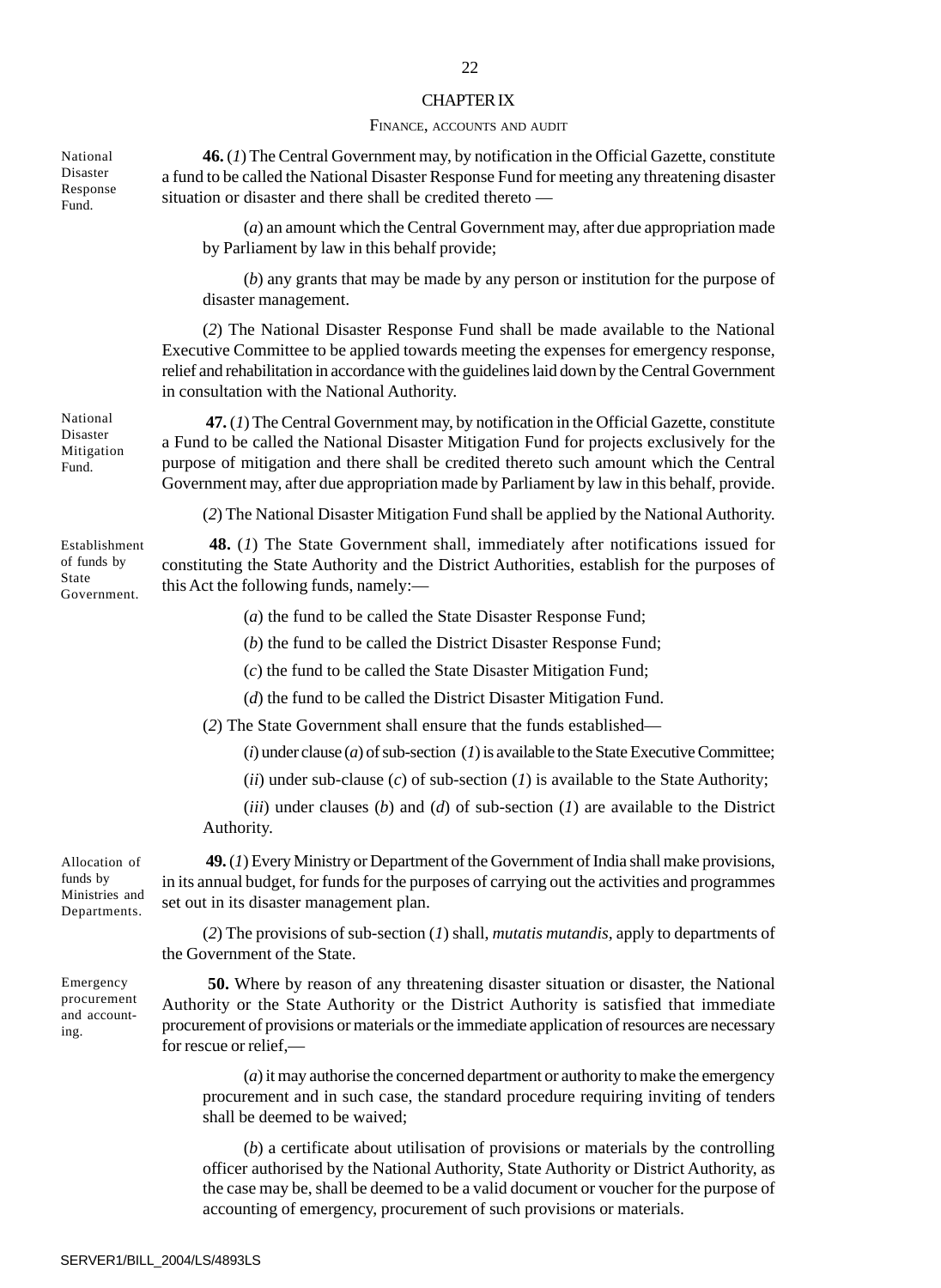#### CHAPTER X

#### OFFENCES AND PENALTIES

**51.** Whoever, without reasonable cause —

 (*a*) obstructs any officer or employee of the Central Government or the State Government, or a person authorised by the National Authority or State Authority or District Authority in the discharge of his functions under this Act; or

(*b*) refuses to comply with any direction given by or on behalf of the Central Government or the State Government or the National Executive Committee or the State Executive Committee or the District Authority under this Act,

shall on conviction be punishable with imprisonment for a term which may extend to one year or with fine, or with both, and if such obstruction or refusal to comply with directions results in loss of lives or imminent danger thereof, shall on conviction be punishable with imprisonment for a term which may extend to two years.

**52.** Whoever knowingly makes a claim which he knows or has reason to believe to be false for obtaining any relief, assistance, repair, reconstruction or other benefits consequent to disaster from any officer of the Central Government, the State Government, the National Authority, the State Authority or the District Authority, shall, on conviction be punishable with imprisonment for a term which may extend to two years, and also with fine.

**53.** Whoever, being entrusted with any money or materials, or otherwise being, in custody of, or dominion over, any money or goods, meant for providing relief in any threatening disaster situation or disaster, misappropriates or appropriates for his own use or disposes of such money or materials or any part thereof or wilfully compels any other person so to do, shall on conviction be punishable with imprisonment for a term which may extend to two years, and also with fine.

**54.** Whoever makes or circulates a false alarm or warning asto disaster or its severity or magnitude, leading to panic, shall on conviction, be punishable with imprisonment which may extend to one year or with fine.

 **55**. (*1*) Where an offence under this Act has been committed by any Department of the Government, the head of the Department shall be deemed to be guilty of the offence and shall be liable to be proceeded against and punished accordingly unless he proves that the offence was committed without his knowledge or that he exercised all due diligence to prevent the commission of such offence.

(*2*) Notwithstanding anything contained in sub-section (*1*), where an offence under this Act has been committed by a Department of the Government and it is proved that the offence has been committed with the consent or connivance of, or is attributable to any neglect on the part of, any officer, other than the head of the Department, such officer shall be deemed to be guilty of that offence and shall be liable to be proceeded against and punished accordingly.

 **56.** Any officer, on whom any duty has been imposed by or under this Act and who ceases or refuses to perform or withdraws himself from the duties of his office shall, unless he has obtained the express written permission of his official superior or has other lawful excuse for so doing, be punishable with imprisonment for a term which may extend to one year or with fine.

**57.** If any person contravenes any order made under section 65, he shall be punishable with imprisonment for a term which may extend to one year or with fine or with both.

Punishment for obstruction, etc.

Punishment for false claim.

Punishment for misappropriation of money or materials, etc.

Punishment for false warning.

Offences by Departments of the Government.

Failure of officer in duty or his connivance at the contravention of the provisions of this Act.

Penalty for contravention of any order regarding requisitioning.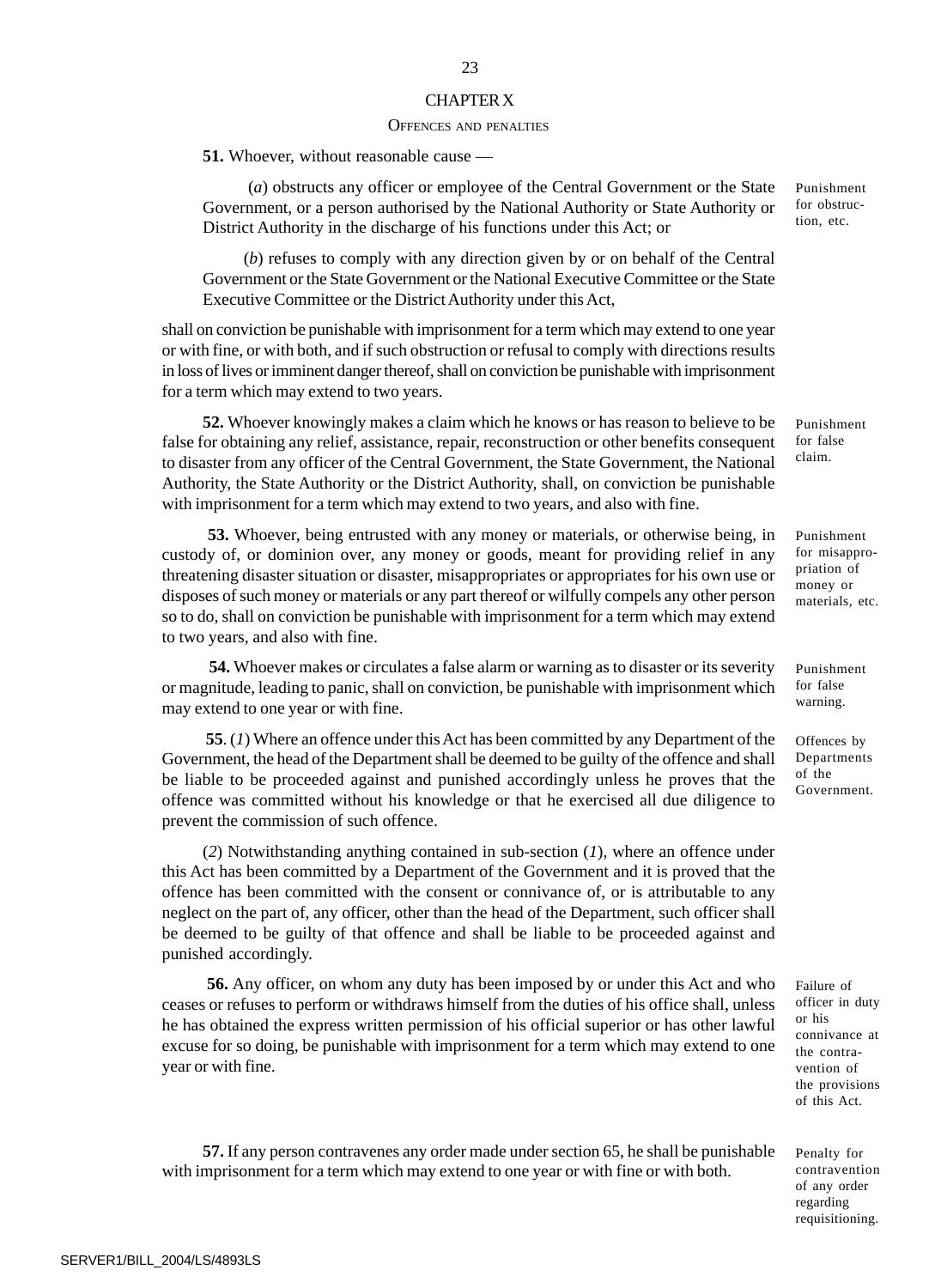Offence by companies.

**58.** (*1*) Where an offence under this Act has been committed by a company or body corporate, every person who at the time the offence was committed, was in charge of, and was responsible to, the company, for the conduct of the business of the company, as well as the company, shall be deemed to be guilty of the contravention and shall be liable to be proceeded against and punished accordingly:

Provided that nothing in this sub-section shall render any such person liable to any punishment provided in this Act, if he proves that the offence was committed without his knowledge or that he exercised due diligence to prevent the commission of such offence.

(*2*) Notwithstanding anything contained in sub-section (*1*), where an offence under this Act has been committed by a company, and it is proved that the offence was committed with the consent or connivance of or is attributable to any neglect on the part of any director, manager, secretary or other officer of the company, such director, manager, secretary or other officer shall also, be deemed to be guilty of that offence and shall be liable to be proceeded against and punished accordingly.

*Explanation.—*For the purpose of this section —

(*a*) "company" means any body corporate and includes a firm or other association of individuals; and

(*b*) "director", in relation to a firm, means a partner in the firm.

**59.** No prosecution for offences punishable under sections 55 and 56 shall be instituted except with the previous sanction of the Central Government or the State Government, as the case may be, or of any officer authorised in this behalf, by general or special order, by such Government.

**60.** No court shall take cognizance of an offence under this Act except on a complaint made by—

(*a*) the National Authority, the State Authority, the Central Government, the State Government, the District Authority or any other authority or officer authorised in this behalf by that Authority or Government, as the case may be; or

(*b*) any person who has given notice of not less than thirty days in the manner prescribed, of the alleged offence and his intention to make a complaint to the National Authority, the State Authority, the Central Government, the State Government, the District Authority or any other authority or officer authorised as aforesaid.".

## CHAPTER XI

## **MISCELLANEOUS**

 **61.** While providing compensation and relief to the victims of disaster, there shall be no discrimination on the ground of sex, caste, community, descent or religion. **62.** Notwithstanding anything contained in any other law for the time being in force, it shall be lawful for the Central Government to issue direction in writing to the Ministries or Departments of the Government of India, or the National Executive Committee or the State Government, State Authority, State Executive Committee, statutory bodies or any of its officers or employees, as the case may be, to facilitate or assist in the disaster management and such Ministry or Department or Government or Authority, Executive Committee, statutory body, officer or employee shall be bound to comply with such direction. Prohibition against discrimination. Power to issue direction by Central Government.

**63.** Any officer or authority of the Union or a State, when requested by the National Executive Committee, any State Executive Committee or District Authority or any person authorised by such Committee or Authority in this behalf, shall make available to that Committee or authority or person, such officers and employees as requested for, to perform any of the functions in connection with the prevention of disaster or mitigation or rescue or relief work. Powers to be available for operations.

Previous sanction for prosecution.

Cognizance of offences.

made

rescue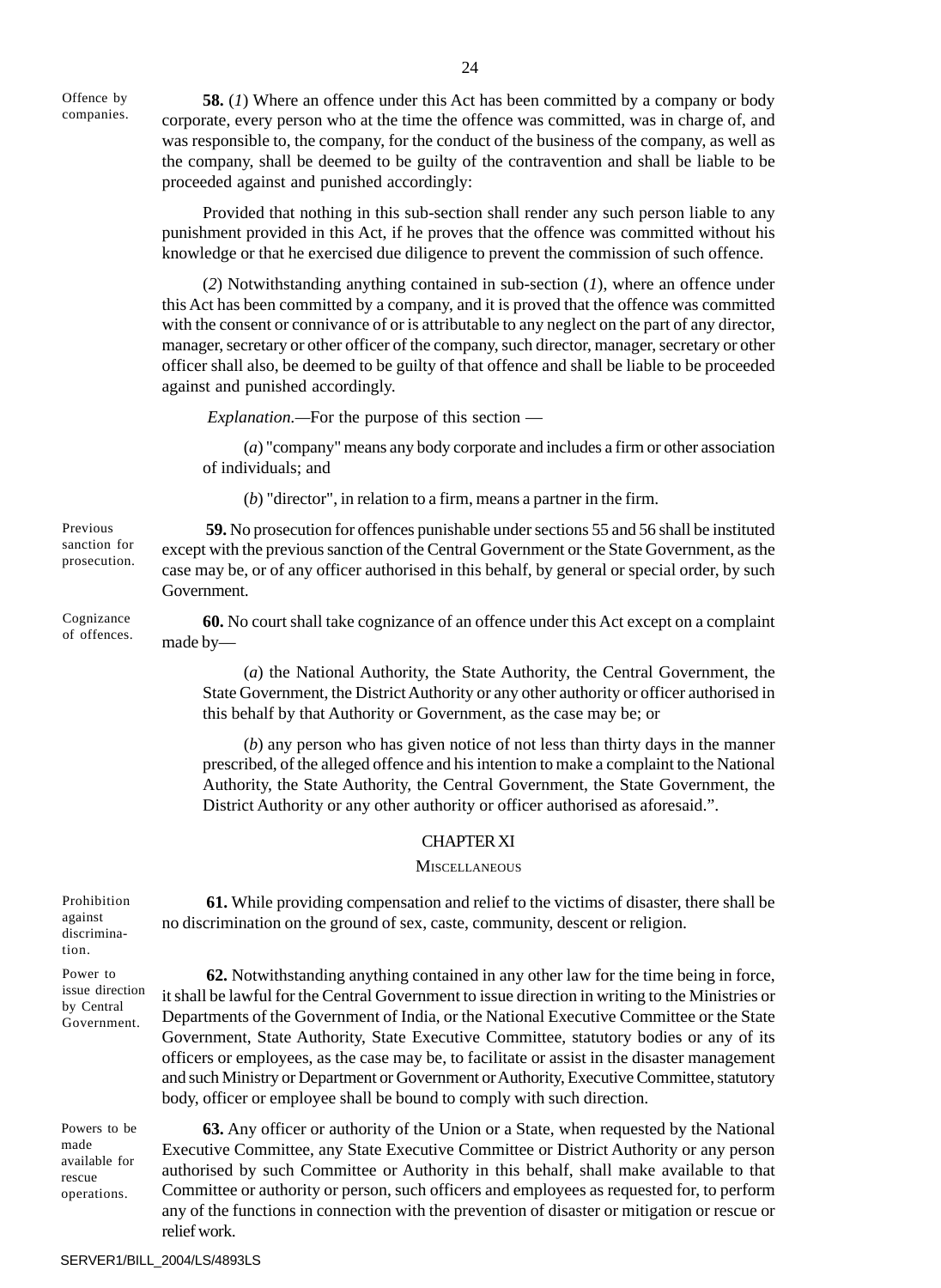**64.** Subject to the provisions of this Act, if it appears to the National Executive Committee, State Executive Committee or the District Authority, as the case may be, that provisions of any rule, regulation, notification, guideline, instruction, order, scheme or byelaws, as the case may be, are required to be made or amended for the purposes of prevention of disasters or the mitigation thereof, it may require the amendment of such rules, regulation, notification, guidelines, instruction, order, scheme or bye-laws, as the case may be, for that purpose, and the appropriate department or authority shall take necessary action to comply with the requirements.

**65.** (*1*) If it appears to the National Executive Committee, State Executive Committee or District Authority or any officer as may be authorised by it in this behalf that—

(*a*) any resources with any authority or person are needed for the purpose of prompt response;

(*b*) any premises are needed or likely to be needed for the purpose of rescue operations; or

(*c*) any vehicle is needed or is likely to be needed for the purposes of transport of' resources from disaster affected areas or transport of resources to the affected area or transport in connection with rescue, rehabilitation or reconstruction,

such authority may, by order in writing, requisition such resources or premises or such vehicle, as the case may be, and may make such further orders as may appear to it to be necessary or expedient in connection with the requisitioning.

(*2*) Whenever any resource, premises or vehicle is requisitioned under sub-section (*1*), the period of such requisition shall not extend beyond the period for which such resource, premises or vehicle is required for any of the purposes mentioned in that sub-section.

(*3*) In this section,—

(*a*) "resources" includes men and material resources;

(*b*) "services" includes facilities;

(*c*) "premises" means any land, building or part of a building and includes a hut, shed or other structure or any part thereof;

(*d*) "vehicle" means any vehicle used or capable of being used for the purpose of transport, whether propelled by mechanical power or otherwise.

 **66.** (*1*) Whenever any Committee, Authority or officer referred to in sub-section (*1*) of section 65, in pursuance of that section requisitions any premises, there shall be paid to the persons interested compensation the amount of which shall be determined by taking into consideration the following, namely:—

(*i*) the rent payable in respect of the premises, or if no rent is so payable, the rent payable for similar premises in the locality;

(*ii*) if as consequence of the requisition of the premises the person interested is compelled to change his residence or place of business, the reasonable expenses (if any) incidental to such change:

Provided that where any person interested being aggrieved by the amount of compensation so determined makes an application within the thirty days to the Central Government or the State Government, as the case may be, for referring the matter to an arbitrator, the amount of compensation to be paid shall be such as the arbitrator appointed in this behalf by the Central Government or the State Government, as the case may be, may determine:

amending rules, etc., in certain circumstances.

Making or

Power of requisition of resources, provisions, vehicles, etc., for rescue operations, etc.

Payment of compensation.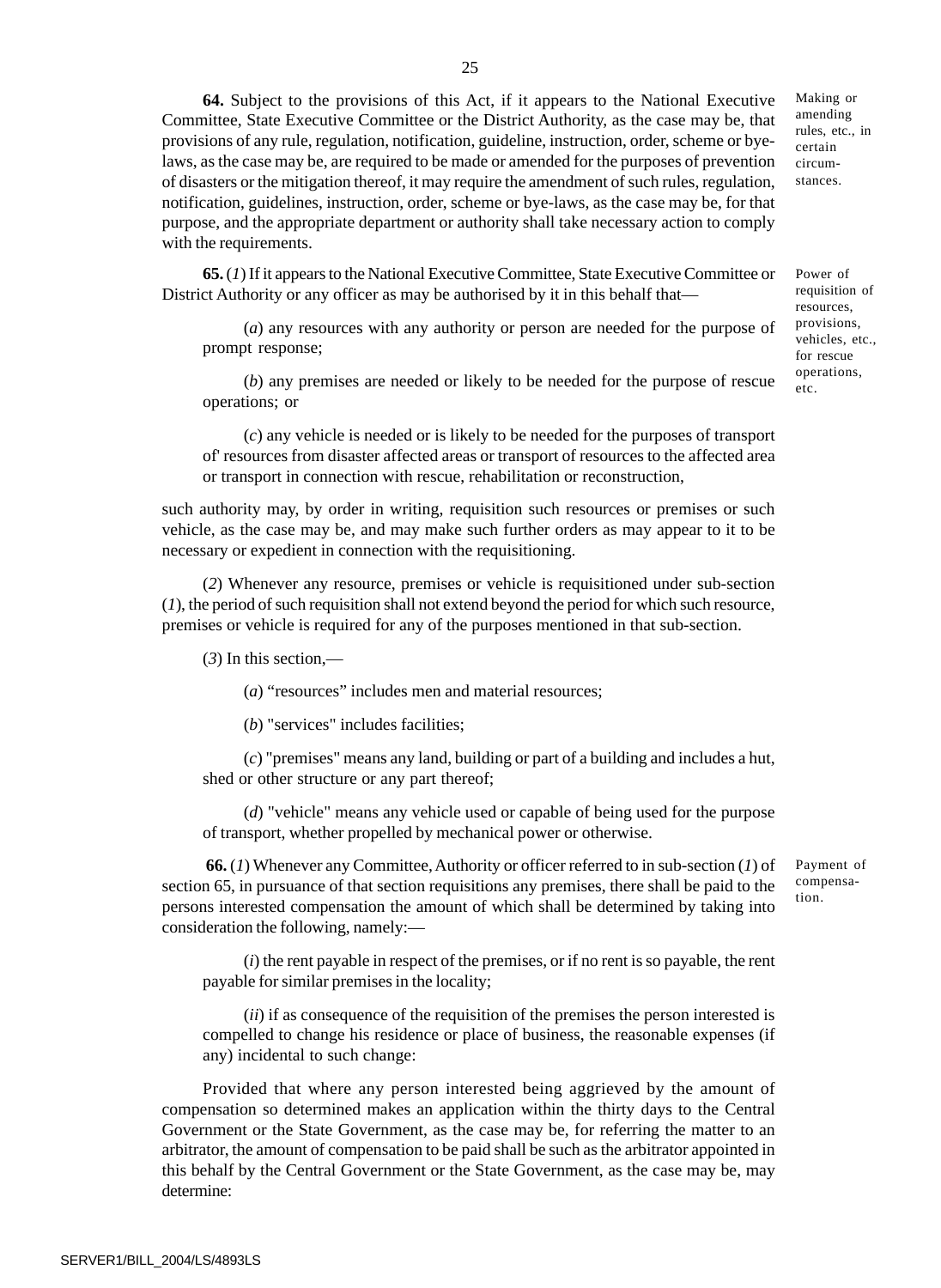Provided further that where there is any dispute as to the title to receive the compensation or as to the apportionment of the amount of compensation, it shall be referred by the Central Government or the State Government, as the case may be, to an arbitrator appointed in this behalf by the Central Government or the State Government, as the case may be, for determination, and shall be determined in accordance with the decision of such arbitrator.

*Explanation.—*In this sub-section, the expression "person interested" means the person who was in actual possession of the premises requisitioned under section 64 immediately before the requisition, or where no person was in such actual possession, the owner of such premises.

 (*2*) Whenever any Committee, Authority or officer, referred to in sub-section (*1*) of section 65 in pursuance of that section requisitions any vehicle, there shall be paid to the owner thereof compensation the amount of which shall be determined by the Central Government or the State Government, as the case may be, on the basis of the fares or rates prevailing in the locality for the hire of such vehicle:

 Provided that where the owner of such vehicle being aggrieved by the amount of compensation so determined makes an application within the prescribed time to the Central Government or the State Government, as the case may be, for referring the matter to an arbitrator, the amount of compensation to be paid shall be such as the arbitrator appointed in this behalf by the Central Government or the State Government, as the case may be, may determine:

 Provided further that where immediately before the requisitioning the vehicle or vessel was by virtue of a hire purchase agreement in the possession of a person other than the owner, the amount determined under this sub-section as the total compensation payable in respect of the requisition shall be apportioned between that person and the owner in such manner as they may agree upon, and in default of agreement, in such manner as an arbitrator appointed by the Central Government or the State Government, as the case may be, in this behalf may decide.

 **67.** The National Authority, the State Authority, or a District Authority may recommend to the Government to give direction to any authority or person in control of any audio or audio-visual media or such other means of communication as may be available to carry any

Direction to media for communication of warnings, etc.

Authentication of orders or decisions.

Delegation of powers.

by it in this behalf.

Annual report. warning or advisories regarding any threatening disaster situation or disaster, and the said means of communication and media as designated shall comply with such direction. **68.** Every order or decision of the National Authority or the National Executive Committee, the State Authority, or the State Executive Committee or the District Authority, shall be authenticated by such officers of the National Authority or the National Executive

Committee or, the State Executive Committee, or the District Authority, as may be authorised

**69.** The National Executive Committee, State Executive Committee, as the case may be, by general or special order in writing, may delegate to the Chairperson or any other member or to any officer, subject to such conditions and limitations, if any, as may be specified in the order, such of its powers and functions under this Act as it may deem necessary.

**70.** (*1*) The National Authority shall prepare once every year, in such form and at such time as may be prescribed, an annual report giving a true and full account of its activities during the previous year and copies thereof shall be forwarded to the Central Government and that Government shall cause the same to be laid before both Houses of Parliament within one month of its receipt.

(*2*) The State Authority shall prepare once in every year, in such form and at such time as may be prescribed, an annual report giving a true and full account of its activities during the previous year and copies thereof shall be forwarded to the State Government and that Government shall cause the same to be laid before each House of the State Legislature where it consists of two Houses, or where such Legislature consists of one House, before that House.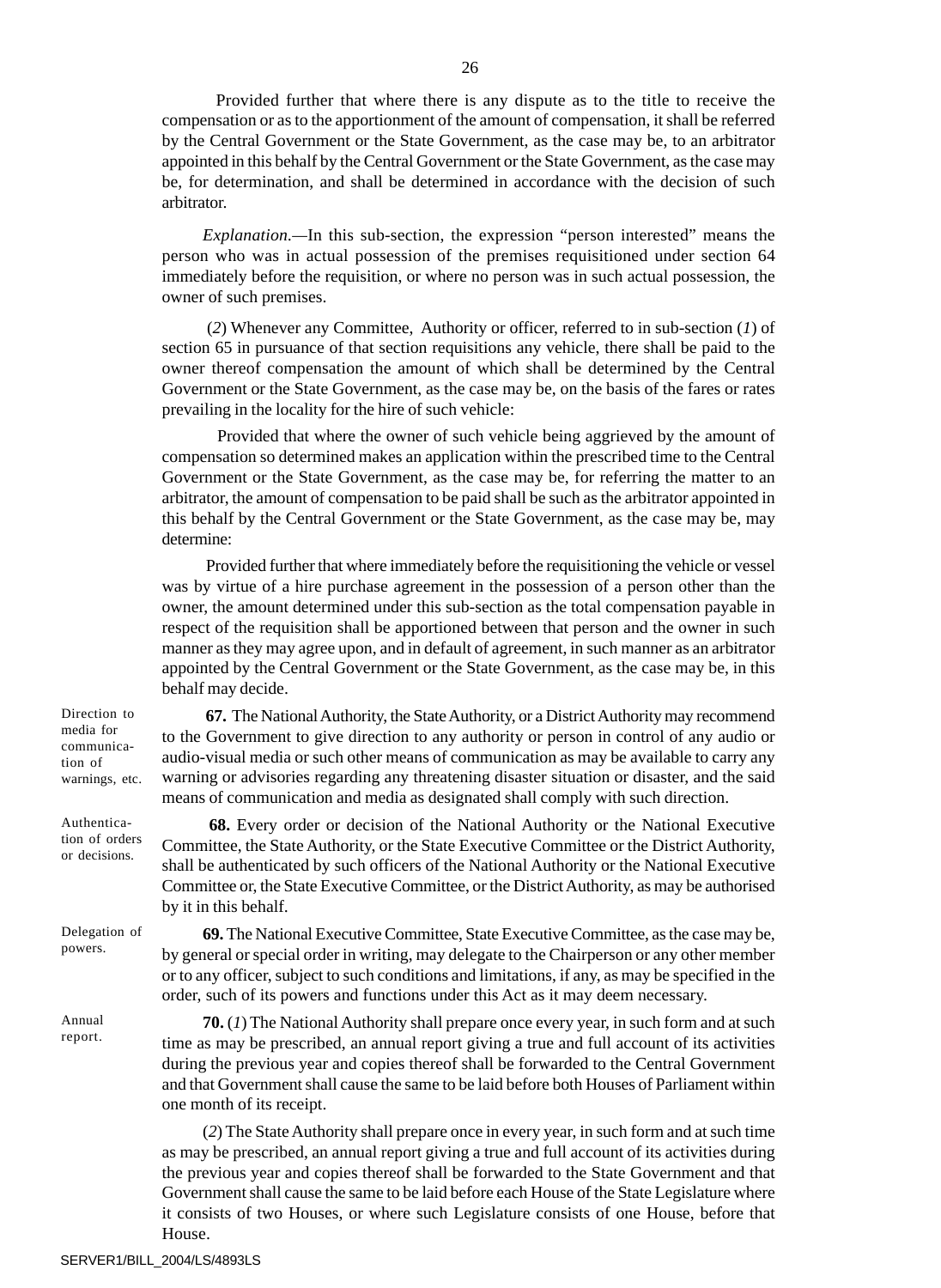**71.** No court (except the Supreme Court or a High Court) shall have jurisdiction to entertain any suit or proceeding in respect of anything done, action taken, orders made, direction, instruction or guidelines issued by the Central Government, National Authority, State Government, State Authority or District Authority in pursuance of any power conferred by, or in relation to its functions, by this Act.

**72.** The provisions of this Act, shall have effect, notwithstanding anything inconsistent therewith contained in any other law for the time being in force or in any instrument having effect by virtue of any law other than this Act.

**73.** No suit or prosecution or other proceeding shall lie in any court against the Central Government or the National Authority or the State Government or the State Authority or the District Authority or local authority or any officer or employee of the Central Government or the National Authority or the State Government or the State Authority or the District Authority or local authority or any person working for on behalf of such Government or authority in respect of any work done or purported to have been done or intended to be done in good faith by such authority or Government or such officer or employee or such person under the provisions of this Act or the rules or regulations made thereunder.

**74.** Officers and employees of the Central Government, National Authority, National Executive Committee, State Government, State Authority, State Executive Committee or District Authority shall be immune from legal process in regard to any warning in respect of any impending disaster communicated or disseminated by them in their official capacity or any action taken or direction issued by them in pursuance of such communication or dissemination.

 **75.** (*1*) The Central Government may, by notification in the Official Gazette, make rules for carrying out the purposes of this Act.

(*2*) In particular, and without prejudice to the generality of the foregoing power, such rules may provide for all or any of the following matters, namely :—

(*a*) the composition and number of the members of the National Authority under sub-section (*2*), and the term of office and conditions of service of members of the National Authority under sub-section (*4*), of section 3;

(*b*) the allowances to be paid to the members of the advisory committee under sub-section (*2*) of section 7;

(*c*) the powers and functions of the Chairperson of the National Executive Committee under sub-section (*3*) of section 8 and the procedure to be followed by the National Executive Committee in exercise of its powers and discharge of its functions under sub-section (*4*) of section 8;

(*d*) allowances to be paid to the persons associated with the sub-committee constituted by the National Executive Committee under sub-section (*3*) of section 9;

(*e*) the number of members of the National Institute of Disaster Management under sub-section (*2*), the term of the office and vacancies among members and the manner of filling such vacancies under sub-section (*3*) and the manner of constituting the Governing Body of the National Institute of Disaster Management under subsection (*4*) of section 42;

(*f*) the manner of constitution of the Force, the conditions of service of the members of the Force, including disciplinary provisions under sub-section (*2*) of section 44;

(*g*) the manner in which notice of the offence and of the intention to make a complaint to the National Authority, the State Authority, the Central Government, the State Government or the other authority or officer under clause (*b*) of section 60;

(*h*) the form in which and the time within which annual report is to be prepared under section 70;

Bar of jurisdiction of court.

Act to have overriding effect.

Action taken in good faith.

Immunity from legal process.

Power of Central Government to make rules.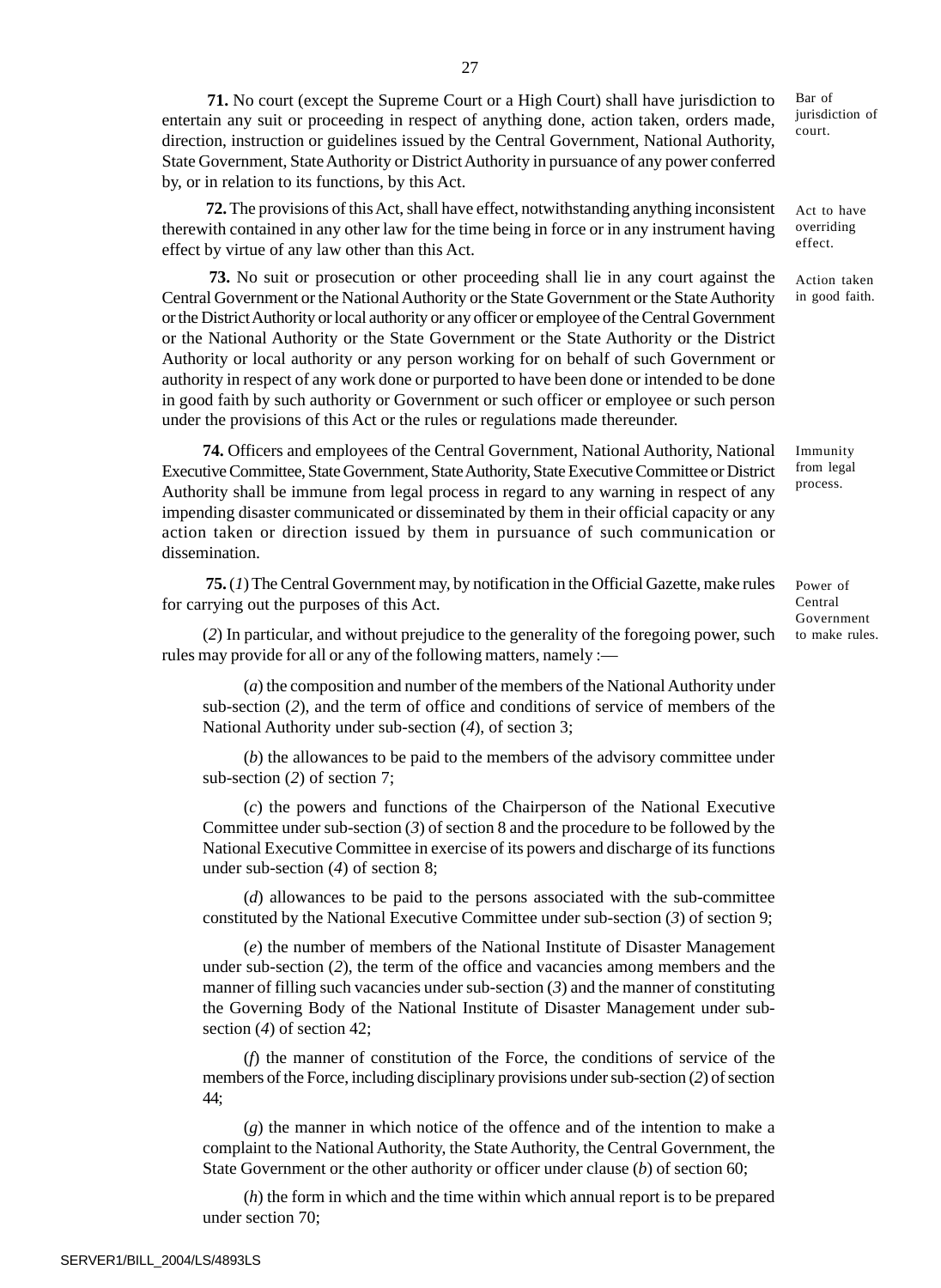(*i*) any other matter which is to be, or may be, prescribed, or in respect of which provision is to be made by rules.

**76.** (*1*) The National Institute of Disaster Management, with the previous approval of the Central Government may, by notification in the Official Gazette, make regulations consistent with this Act and the rules made thereunder to carry out the purposes of this Act.

(*2*) In particular, and without prejudice to the generality of the foregoing power, such regulations may provide for all or any of the following matters, namely:—

(*a*) powers and functions to be exercised and discharged by the governing body;

(*b*) procedure to be followed by the governing body in exercise of the powers and discharge of its functions;

(*c*) any other matter for which under this Act provision may be made by the regulations.

**77.** Every rule made by the Central Government and every regulation made by the National Institute of Disaster Management under this Act shall be laid, as soon as may be after it is made, before each House of Parliament, while it is in session, for a total period of thirty days which may be comprised of one session or in two or more successive sessions, and if, before the expiry of the session immediately following the session or the successive sessions aforesaid, both Houses agree in making any modification in the rule or regulation or both Houses agree that the rule or regulation should not be made, the rule or regulation shall thereafter have effect only in such modified form or be of no effect, as the case may be; so, however, that any such modification or annulment shall be without prejudice to the validity of anything previously done under that rule or regulation.

**78.** (*1*) The State Government may, by notification in the Official Gazette, make rules to carry out the provisions of this Act.

 (*2*) In particular, and without prejudice to the generality of the foregoing power, such rules may provide for all or any of the following matters, namely:—

(*a*) the composition and number of the members of the State Authority under sub-section (*2*), and the term of office and conditions of service of the members of the State Authority under sub-section (*5*), of section 14;

(*b*) the allowances to be paid to the members of the advisory committee under sub-section (*2*) of section 17;

(*c*) the powers and functions of the Chairperson of the State Executive Committee under sub-section (*3*), and the procedure to be followed by the State Executive Committee in exercise of its powers and discharge of its functions under sub-section (*4*) of section 20;

(*d*) allowances to be paid to the persons associated with the sub-committee constituted by the State Executive Committee under sub-section (*3*) of section 21;

(*e*) the composition and the number of members of the District Authority under sub-section (*2*), and the powers and functions to be exercised and discharged by the Chief Executive Officer of the District Authority under sub-section (*3*) of section 25;

(*f*) allowances payable to the persons associated with any committee constituted by the District Authority as experts under sub-section (*3*) of section 28;

(*g*) any other matter which is to be, or may be, prescribed, or in respect of which provision is to be made by rules.

 (*3*) Every rule made by the State Government under this Act shall be laid, as soon as may be after it is made, before each House of the State Legislature where it consists of two Houses, or where such Legislature consists of one House before that House.

Power to make regulations.

regulations to be laid before Parliament.

Rules and

Power of State Government to make rules.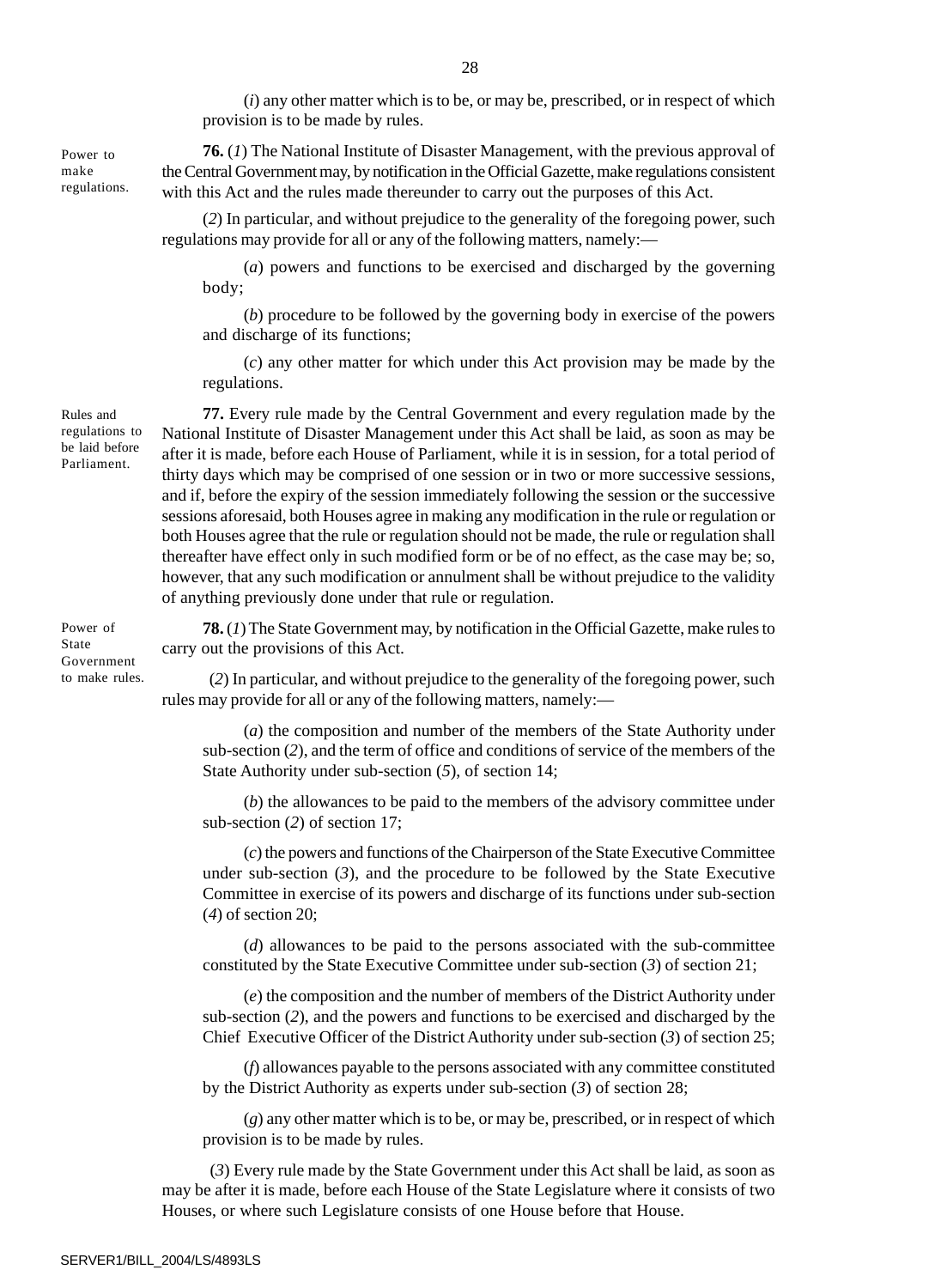**79.** (*1*) If any difficulty arises in giving effect to the provisions of this Act, the Central Government or the State Government, as the case may be, by notification in the Official Gazette, make order not inconsistent with the provisions of this Act as may appear to it to be necessary or expedient for the removal of the difficulty:

Power to remove difficulties.

 Provided that no such order shall be made after the expiration of two years from the commencement of this Act.

 (*2*) Every order made under this section shall be laid, as soon as may be after it is made, before each House of Parliament or the Legislature, as the case may be.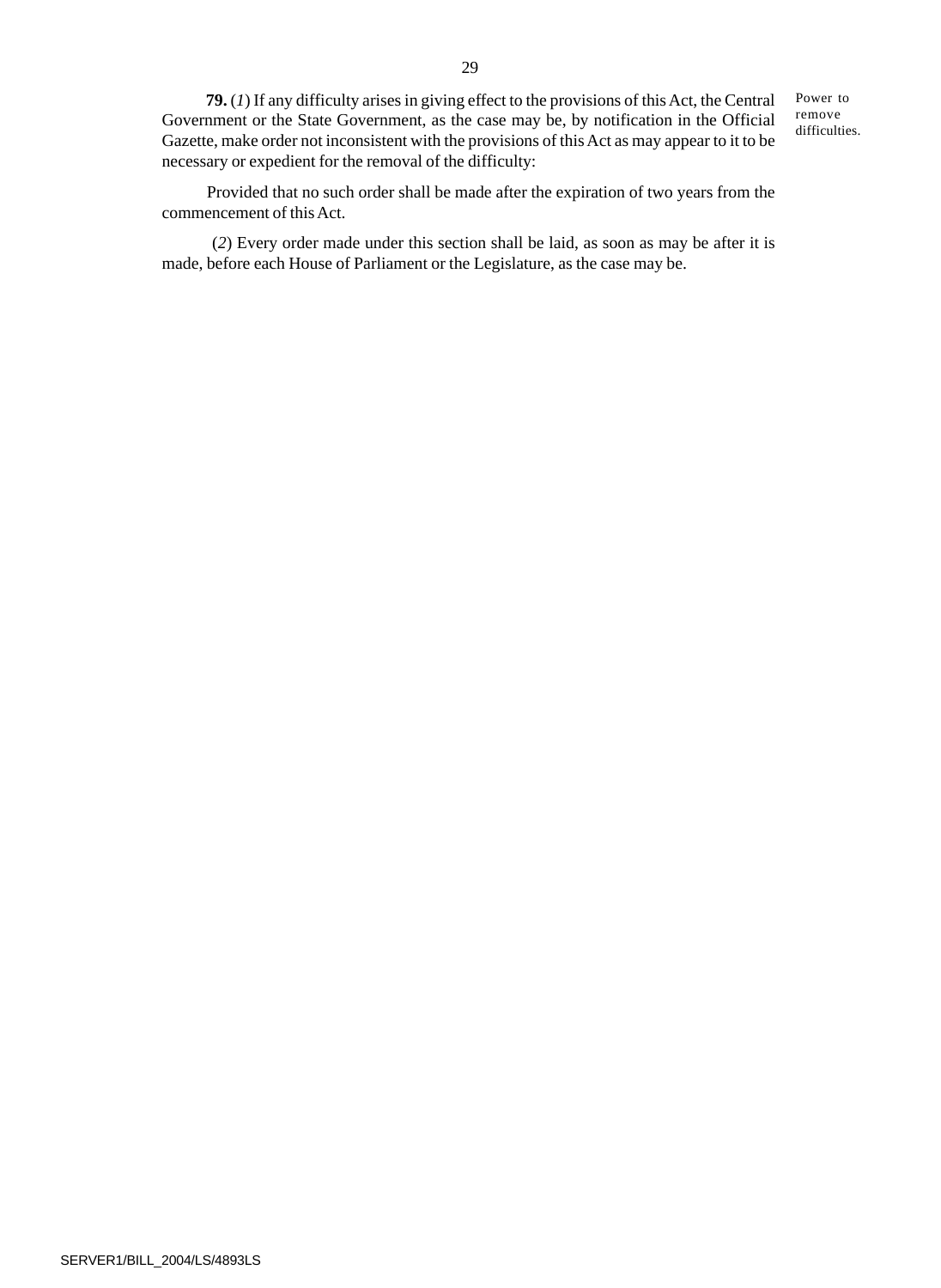$\operatorname{BILL}$ to provide for the effective management of disasters and for matters connected therewith or incidental thereto.

A

*(As passed by the Houses of Parliament)*

—————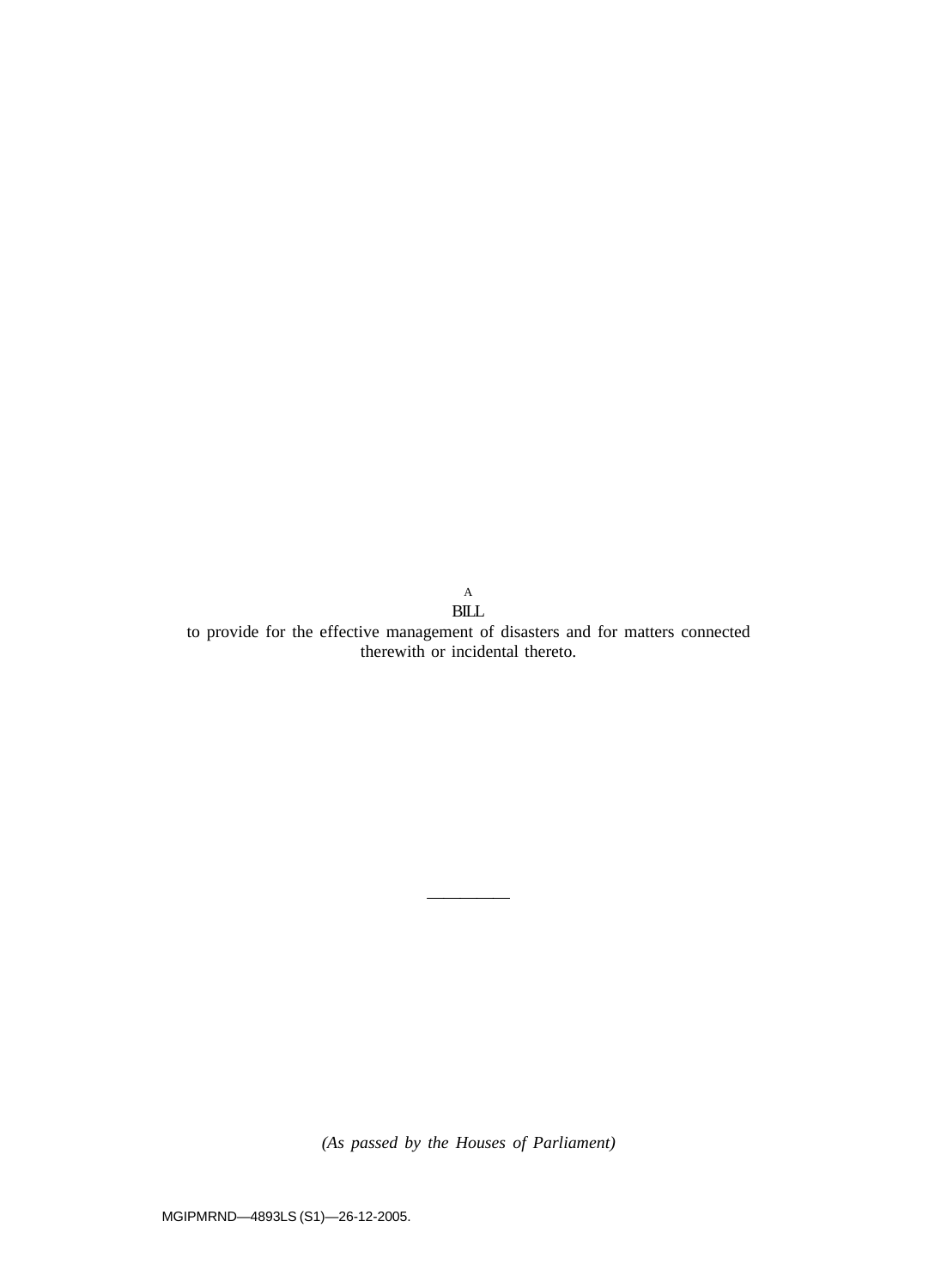**Bill No. LV-F of 2005**

# THE DISASTER MANAGEMENT BILL, 2005

(AS PASSED BY THE HOUSES OF PARLIAMENT—

RAJYA SABHA ON THE 28TH NOVEMBER, 2005 LOK SABHA ON THE 12TH DECEMBER, 2005)

ASSENTED TO ON 23 DEC. 2005 ACT NO. 53 OF 2005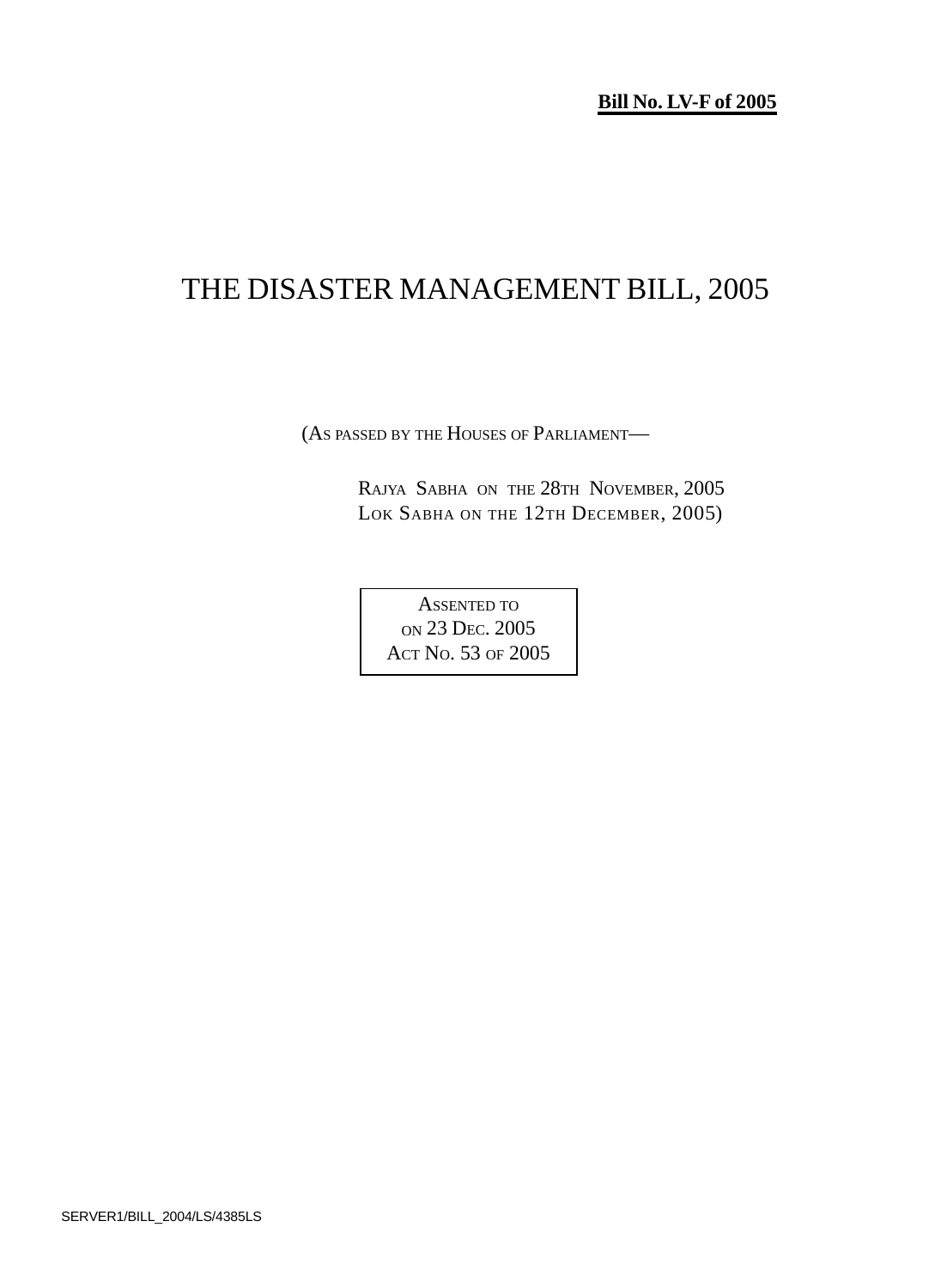## THE DISASTER MANAGEMENT BILL, 2005 ————

## ARRANGEMENT OF CLAUSES

————

## CHAPTER I

## **PRELIMINARY**

## **CLAUSES**

- 1. Short title, extent and commencement.
- 2. Definitions.

## CHAPTER II

## THE NATIONAL DISASTER MANAGEMENT AUTHORITY

- 3. Establishment of National Disaster Management Authority.
- 4. Meetings of National Authority.
- 5. Appointment of officers and other employees of the National Authority.
- 6. Powers and functions of National Authority.
- 7. Constitution of advisory committee by National Authority.
- 8. Constitution of National Executive Committee.
- 9. Constitution of sub-committees.
- 10. Powers and functions of National Executive Committee.
- 11. National Plan.
- 12. Guidelines for minimum standards of relief.
- 13. Relief in loan repayment, etc.

## CHAPTER III

## STATE DISASTER MANAGEMENT AUTHORITIES

- 14. Establishment of State Disaster Management Authority.
- 15. Meetings of the State Authority.
- 16. Appointment of officers and other employees of State Authority.
- 17. Constitution of advisory committee by the State Authority.
- 18. Powers and functions of State Authority.
- 19. Guidelines for minimum standard of relief by State Authority.
- 20. Constitution of State Executive Committee.
- 21. Constitution of sub-committees by State Executive Committee.
- 22. Functions of the State Executive Committee.
- 23. State Plan.
- 24. Powers and functions of State Executive Committee in the event of threatening disaster situation.

## CHAPTER IV

## DISTRICT DISASTER MANAGEMENT AUTHORITY

- 25. Constitution of District Disaster Management Authority.
- 26. Powers of Chairperson of District Authority.
- 27. Meetings.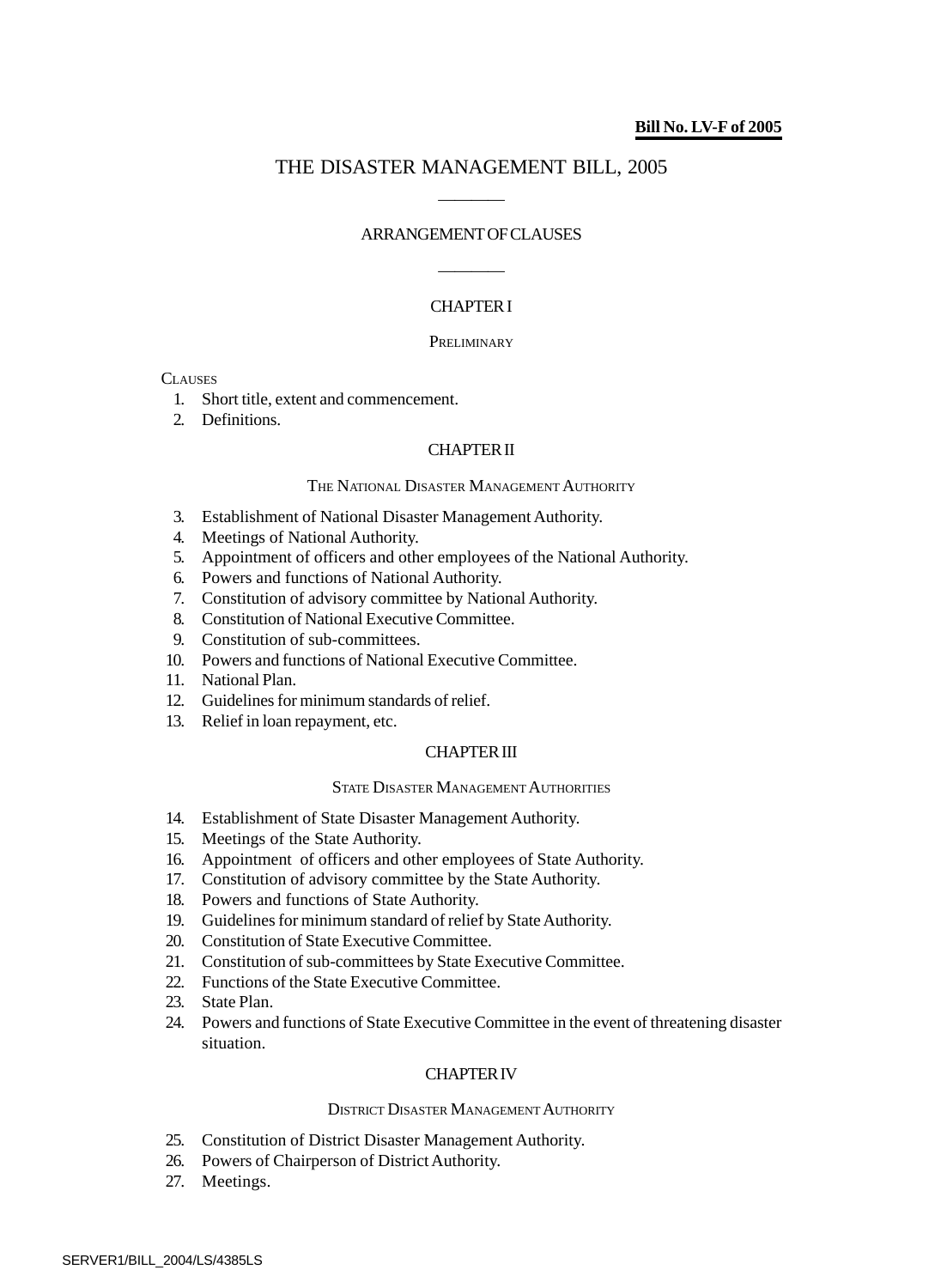## **CLAUSES**

- 28. Constitution of advisory committees and other committees.
- 29. Appointment of officers and other employees of District Authority.
- 30. Powers and functions of District Authority.
- 31. District Plan.
- 32. Plans by different authorities at district level and their implementation.
- 33. Requisition by the District Authority.
- 34. Powers and functions of District Authority in the event of any threatening disaster situation or disaster.

#### CHAPTER V

## MEASURES BY THE GOVERNMENT FOR DISASTER MANAGEMENT

- 35. Central Government to take measures.
- 36. Responsibilities of Ministries or Departments of Government of India.
- 37. Disaster management plans of Ministries or Departments of Government of India.
- 38. State Government to take measures.
- 39. Responsibilities of departments of the State Government.
- 40. Disaster management plan of departments of State.

## CHAPTER VI

#### LOCAL AUTHORITIES

41. Functions of the local authority.

## CHAPTER VII

#### NATIONAL INSTITUTE OF DISASTER MANAGEMENT

- 42. National Institute of Disaster Management.
- 43. Officers and other employees of the National Institute.

## CHAPTER VIII

## NATIONAL DISASTER RESPONSE FORCE

- 44. National Disaster Response Force.
- 45. Control, direction, etc.

## CHAPTER IX

## FINANCE, ACCOUNTS AND AUDIT

- 46. National Disaster Response Fund.
- 47. National Mitigation Fund.
- 48. Establishment of funds by State Government.
- 49. Allocation of funds by Ministries and Departments.
- 50. Emergency procurement and accounting.

## CHAPTER X

#### OFFENCES AND PENALTIES

- 51. Punishment for obstruction, etc.
- 52. Punishment for false claim.
- 53. Punishment for misappropriation of money or materials, etc.
- 54. Punishment for false warning.
- 55. Offences by Departments of the Government.
- 56. Failure of officer in duty or his connivance at the contravention of the provisions of this Act.